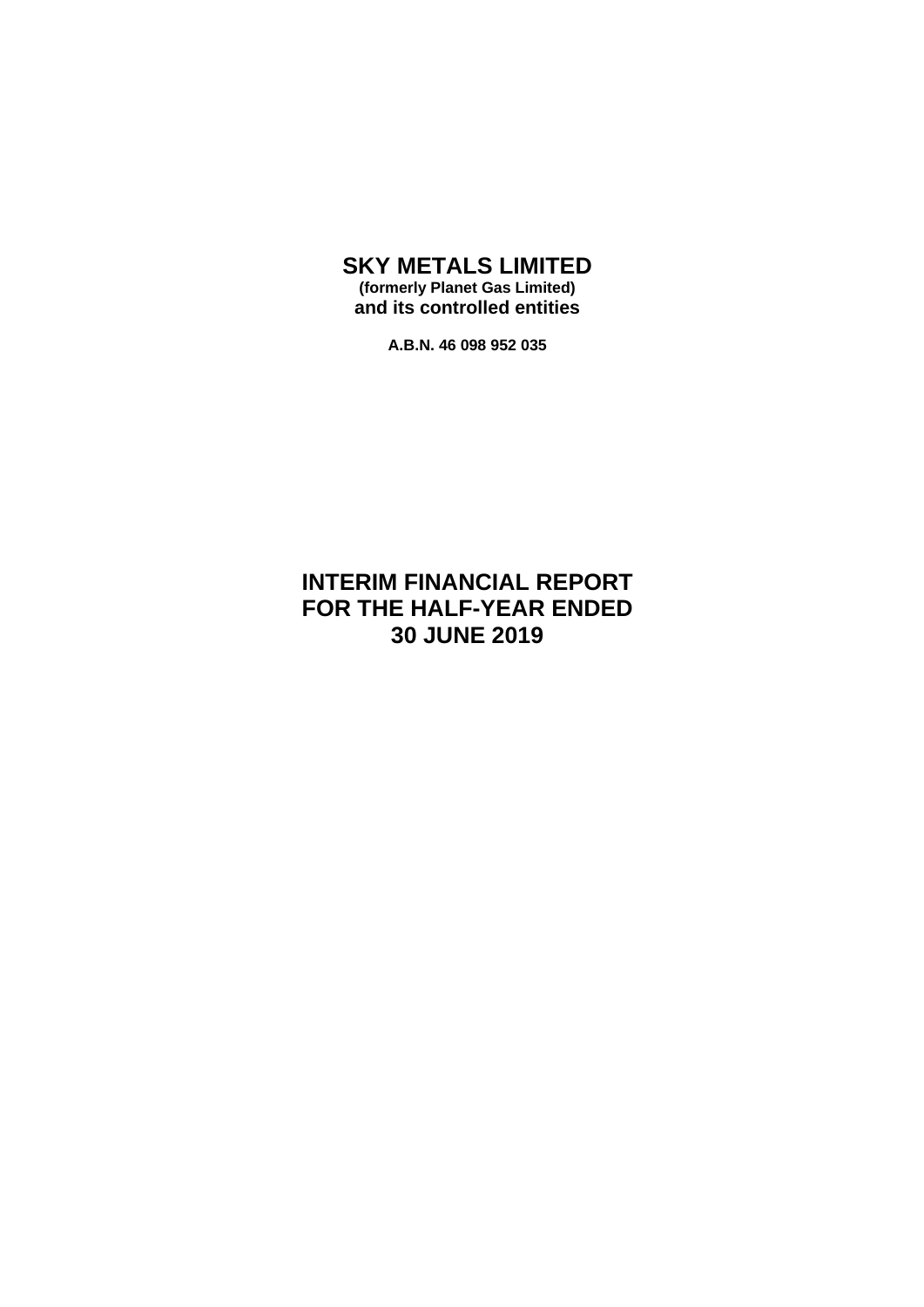#### **CONTENTS**

Page

| Directors' Report                                                                            | 1  |
|----------------------------------------------------------------------------------------------|----|
| Condensed Consolidated Interim Statement of Profit or Loss<br>and Other Comprehensive Income | 6  |
| Condensed Consolidated Interim Statement of Financial Position                               | 7  |
| Condensed Consolidated Interim Statement of Changes in Equity                                | 8  |
| Condensed Consolidated Interim Statement of Cash Flows                                       | 9  |
| Notes to the Condensed Consolidated Interim Financial Statements                             | 10 |
| Directors' Declaration                                                                       | 18 |
| Independent Auditor's Review Report to the Members of Sky Metals Limited                     | 19 |
| <b>Corporate Directory</b>                                                                   | 21 |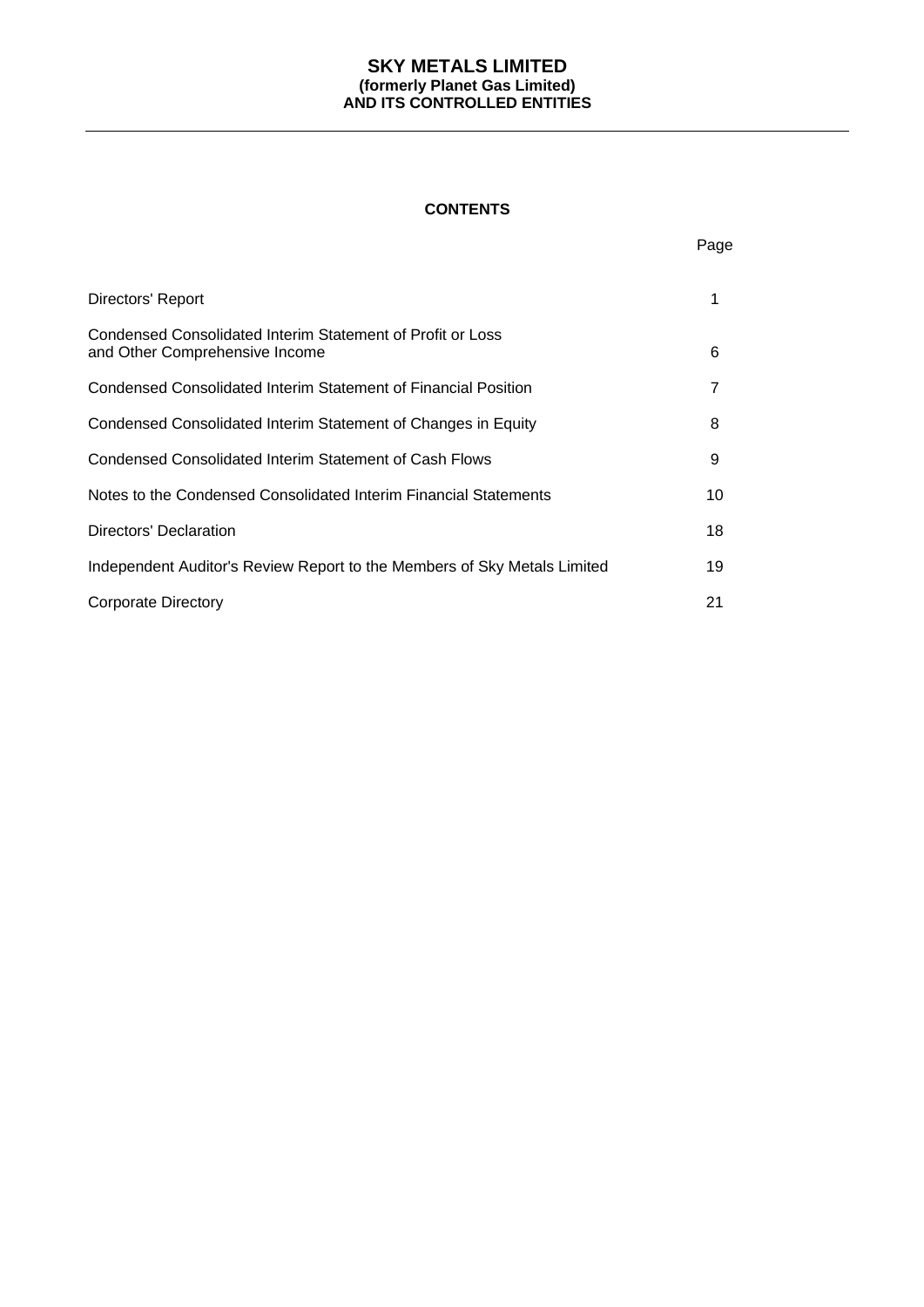#### **DIRECTORS' REPORT**

The Directors of Sky Metals Limited (formerly Planet Gas Limited) (the 'Company' or 'Sky') present their report together with the condensed consolidated interim financial report and the auditor's review report thereon for the half-year ended 30 June 2019.

#### **Directors**

The names and particulars of the Directors of the Company at any time during or since the end of the half-year are:

#### **Norman A. Seckold, Executive Chairman**

Director since 4 December 2001.

Norman Seckold graduated with a Bachelor of Economics degree from the University of Sydney in 1970. He has spent more than 30 years in the full time management of natural resource companies, both in Australia and overseas, including the role of Chairman for a number of publicly listed companies.

Mr Seckold is currently Chairman of Alpha HPA Limited (formerly Collerina Cobalt Limited), a minerals exploration and development company operating in Australia and Indonesia, Santana Minerals Limited, a precious metals exploration company operating in Chile and Mexico, and Deputy Chairman and Executive Director of Nickel Mines Limited a nickel mining and development company operating in Indonesia. He is also a director of unlisted public company Mekong Minerals Limited.

#### **Rimas Kairaitis**

Director since 20 June 2019.

Mr Kairaitis is a geologist and mining industry executive with over 25 years' experience in minerals exploration, resource development and mining company management in gold, base metals and industrial minerals. In his most recent role, Mr Kairaitis was the founding Managing Director and CEO of Aurelia Metals Limited (ASX: AMI), which he steered from a junior exploration company to a profitable NSW based gold and base metals producer.

Mr Kairaitis is also the Managing Director of Alpha HPA Limited (ASX:A4N) (formerly Collerina Cobalt Limited), a mineral exploration and development company operating in Australia and Indonesia.

#### **Richard G.M. Hill**

Director since 20 June 2019.

Mr Hill is a geologist and solicitor with over 25 years' experience in the resources sector. He has performed roles as commercial manager and geologist for several mid-cap Australian mining companies and as Director and Chairman for a series of successful ASX-listed companies including a founding Director for Aurelia Metals Limited (ASX:AMI) and Chairman of Genesis Minerals Ltd. He is currently the Chairman of New World Cobalt Limited (ASX: NWC). In addition to his corporate, commercial and fund raising roles, Mr Hill has practical geological experience as a mine based and exploration geologist in a range of commodities worldwide.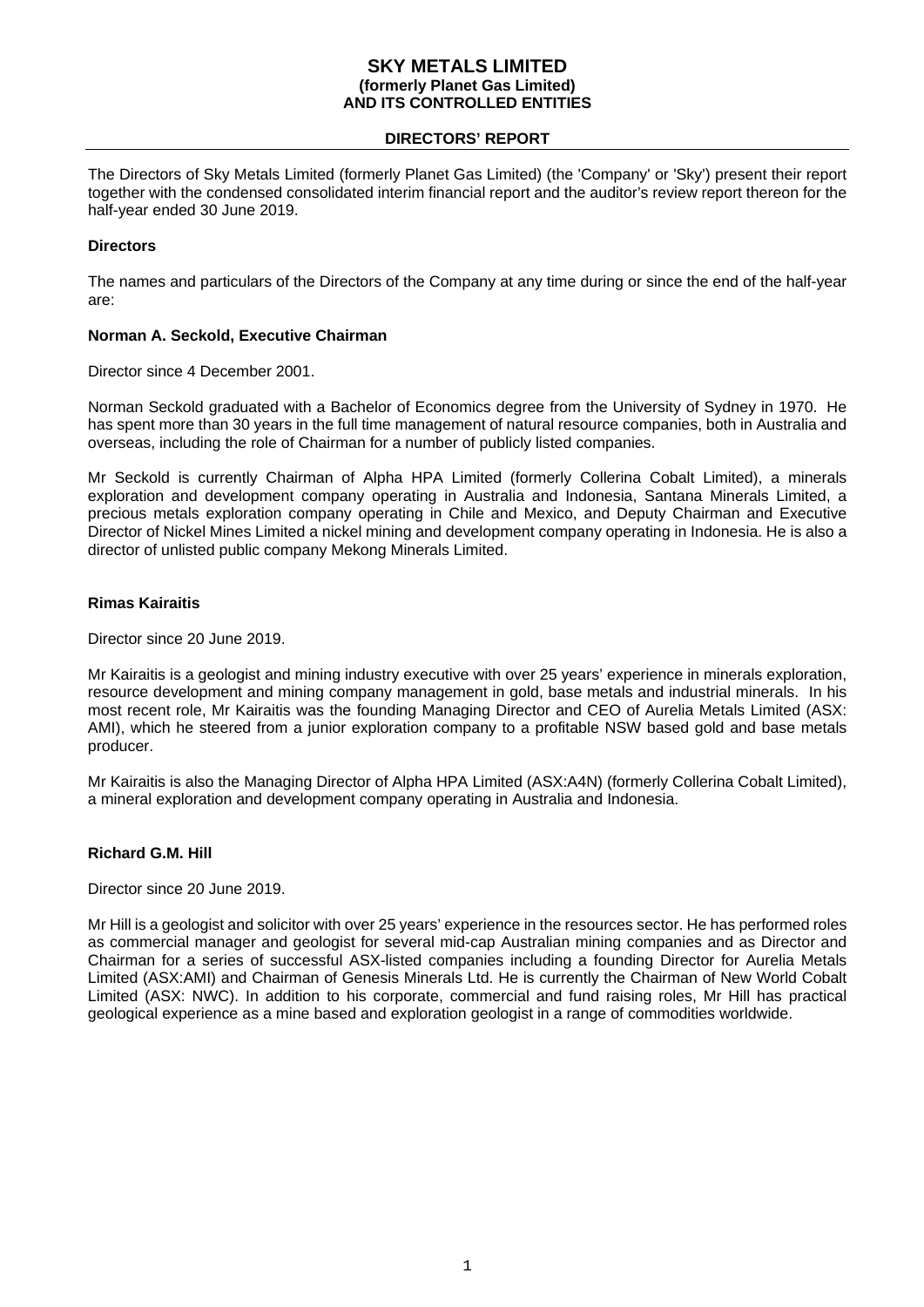#### **DIRECTORS' REPORT**

#### **Peter J. Nightingale, Executive Director and CFO**

Director since 4 December 2001 – resigned 20 June 2019.

Peter Nightingale graduated with a Bachelor of Economics degree from the University of Sydney and is a member of the Institute of Chartered Accountants in Australia. He has worked as a chartered accountant in both Australia and the USA.

As a director or company secretary, Mr Nightingale has, for more than 25 years, been responsible for the financial control, administration, secretarial and in-house legal functions of a number of private and public listed companies in Australia, the USA and Europe.

Mr Nightingale is currently a director of listed companies Alpha HPA Limited (formerly Collerina Cobalt Limited) and Nickel Mines Limited. He is also a director of unlisted public company Prospech Limited.

#### **Robert Michael Bell, Independent and Non-Executive Director**

Director since 30 October 2007 – resigned 20 June 2019

Bob Bell graduated from Birmingham University in 1960 and moved to Australia in 1964, working as a geologist on the Roma gas fields. After a time with the Queensland Government Mines Department in the late 1970s he established his own consultancy business, specialising in oil and gas exploration in Australia and overseas. He was one of the first geologists in Australia to recognise the enormous potential of coal bed methane production in Queensland.

Mr Bell was one of the founders of Queensland Gas Company which was bought by British Gas in 2009 and he was a director in Green Investment Limited.

#### **Anthony J. McClure, Non-Executive Director**

Director since 27 August 2003 – resigned 20 June 2019

Anthony McClure graduated with a Bachelor of Science (Geology) degree from Macquarie University in 1986. Mr McClure has over 30 years' technical, management and financial experience in the resource sector worldwide in project management and executive development roles. He has also worked in the financial services sector and stockbroking, primarily as a resource analyst covering both mineral and energy sectors.

Mr McClure is currently Managing Director of Silver Mines Limited and a director of unlisted public company Mekong Minerals Limited.

#### **Anthony J. McDonald, Independent and Non-Executive Director**

Director since 19 November 2003 – resigned 20 June 2019.

Mr McDonald graduated with a Bachelor of Laws from the Queensland University of Technology in 1981. He was admitted as a solicitor in 1982. He has been involved in the natural resources sector in Australia and internationally for many years and in the past 18 years has been actively involved in management in the resources sector.

Mr McDonald is currently Managing Director of Santana Minerals Limited, a precious metals explorer with a Chile and Mexico focus, a non-executive director of ASX listed PPK Group Limited, a mining products and services provider, and a non-executive director of unlisted Mekong Minerals Limited.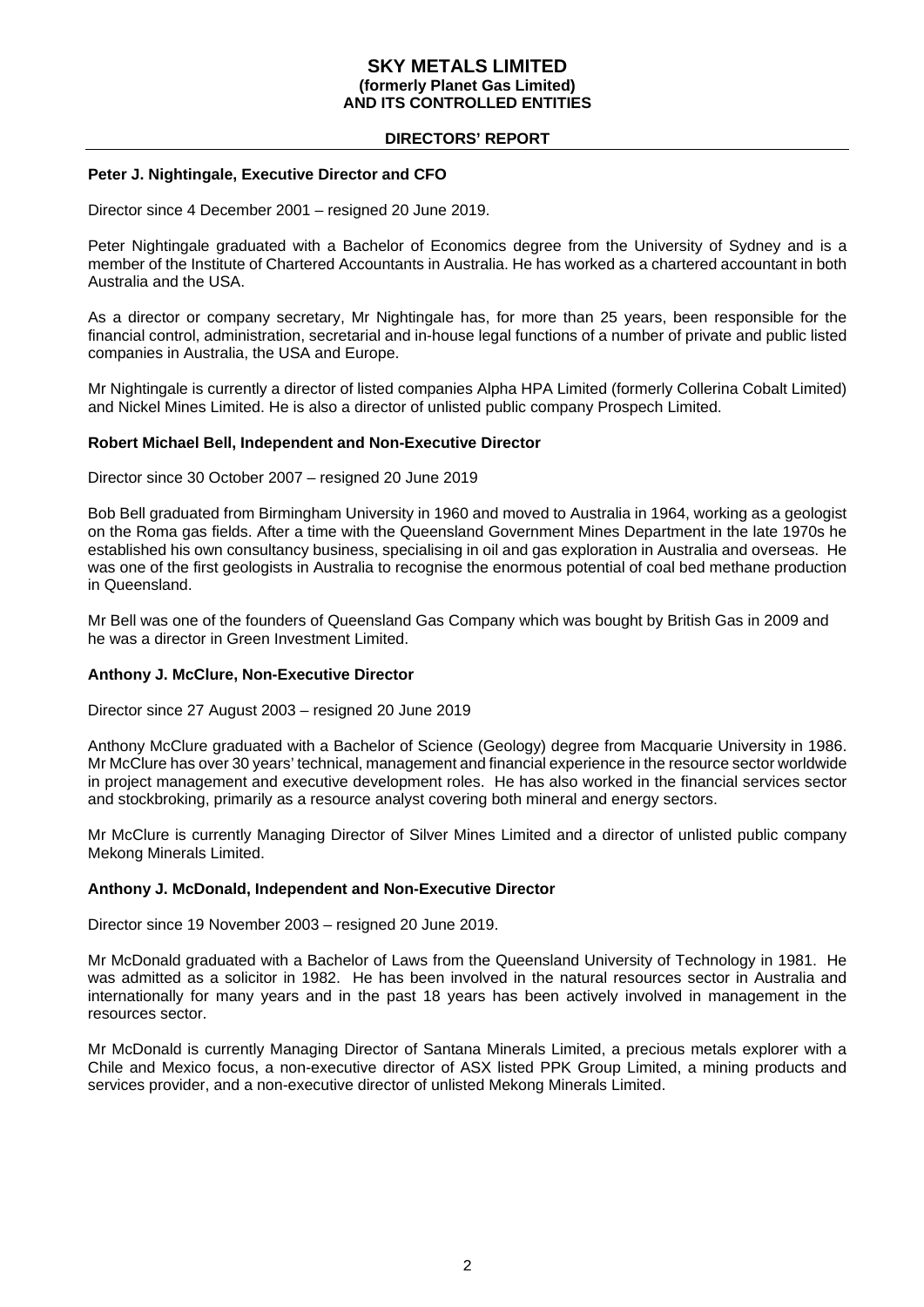#### **DIRECTORS' REPORT**

#### **OPERATING AND FINANCIAL REVIEW**

The activities of Sky Metals Limited and its controlled entities (the 'Group') during the half-year ended 30 June 2019 include the following:

- The Company setup and moved its principal place of operations and administrative office to 207 Byng Street, Orange, New South Wales. The establishment of an exploration team and office close to the Company's exploration projects provide greater operational efficiency with Orange providing a service hub for many exploration groups in New South Wales
- Completed the final stages of planning and mobilising rigs for drilling activity at the Tallebung Project.

Subsequent to 30 June 2019, the Company has commenced its maiden drilling programme at the Tallebung Project (ASX 1 July 2019). RC drilling (1197m) was designed to test the extent and geometry of high-grade, shallow tin lodes with core drilling (~1300m) assessing an underlying porphyry-style tin target

#### **No Material Changes**

Sky Metals confirms that it is not aware of any new information or data that would materially affect the information included in the quarterly activities report released on 29 July 2019, the market announcements dated 5 August 2019 and 27 August 2019 and that all material assumptions and technical parameters in the market announcements continue to apply and have not materially changed.

#### **Corporate Activities**

- The Company changed its name from Planet Gas Limited to Sky Metals Limited ('Sky' or 'the Company');
- On 20 June 2019, Messrs Peter Nightingale, Robert Bell, Anthony McClure and Anthony McDonald resigned as directors of Sky and Messrs Rimas Kairaitis and Richard Hill were appointed as directors of Sky.
- On 20 June 2019, Mr Peter Duerden was appointed as Chief Executive Officer ('CEO')
- On 20 June 2019, Sky Metals Limited (formerly Planet Gas Limited) completed the acquisition of Big Sky Metals Pty Ltd ('Big Sky' or 'Big Sky Group');
- All preconditions for the acquisition of Big Sky were satisfied on 20 June 2019, as follows:
	- Shareholders approved the acquisition of Big Sky on 6 May 2019;
	- o The Company satisfied the requirements of re-admission to the Australian Securities Exchange ('ASX') pursuant to ASX Chapters 1 and 2;
	- o The Company raised \$4,500,000 before costs under a public offer by issuing 112,500,000 ordinary shares.
- The Company issued 70,000,000 ordinary shares and 20,000,000 unlisted options to the vendors of Big Sky on 19 June 2019;
- The Company issued 14,233,450 ordinary shares to related parties and unrelated creditors as debt conversion to settle outstanding debts on 20 June 2019, The shares issued are held in escrow as follows:
	- o 302,475 shares are escrow for 12 months;
	- 13,930,975 shares are escrow for 24 months; and
- On 20 June 2019, the Company issued 5,000,000 unlisted options to the CEO Mr Peter Duerden, as part of the incentive component of his remuneration.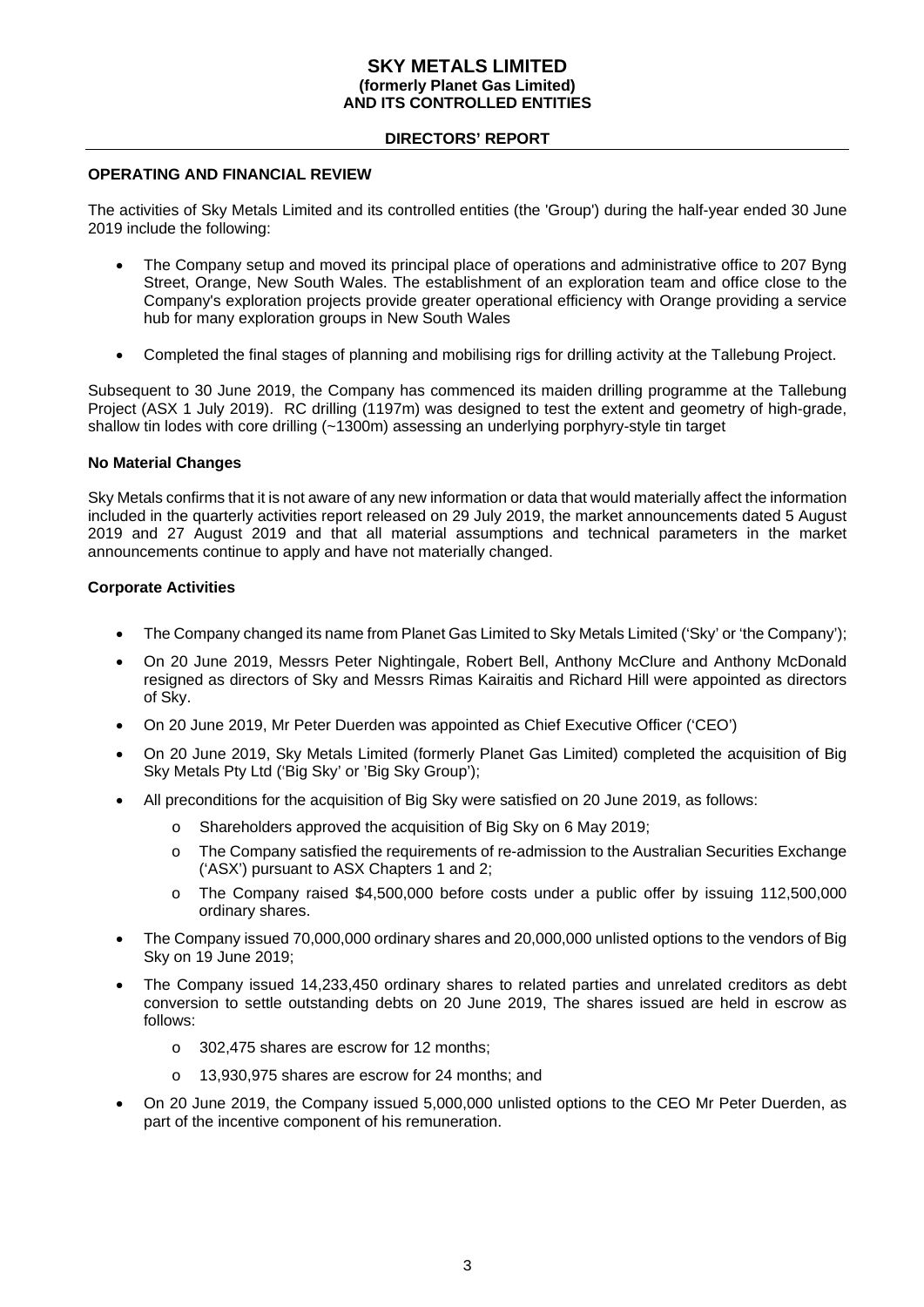#### **DIRECTORS' REPORT**

#### **Subsequent Events**

On 31 July 2019, Mr Richard Willson was appointed as Joint Company Secretary. On 7 August 2019, the Company issued 2,200,000 ordinary shares under the Employee Incentive Plan to Peter Duerden and 2,200,000 ordinary shares to Pindari Custodians Pty Ltd in connection with the capital raising under the Public Offer.

No other matters or circumstances have arisen since the end of the half-year, which significantly affected or may significantly affect the operations of the Group, the results of those operations, or the state of affairs of the Group in future financial years.

Signed at Sydney this 13th day of September 2019 in accordance with a resolution of the Board of Directors:

**Norman A. Seckold Rimas Kairaitis Chairman** Director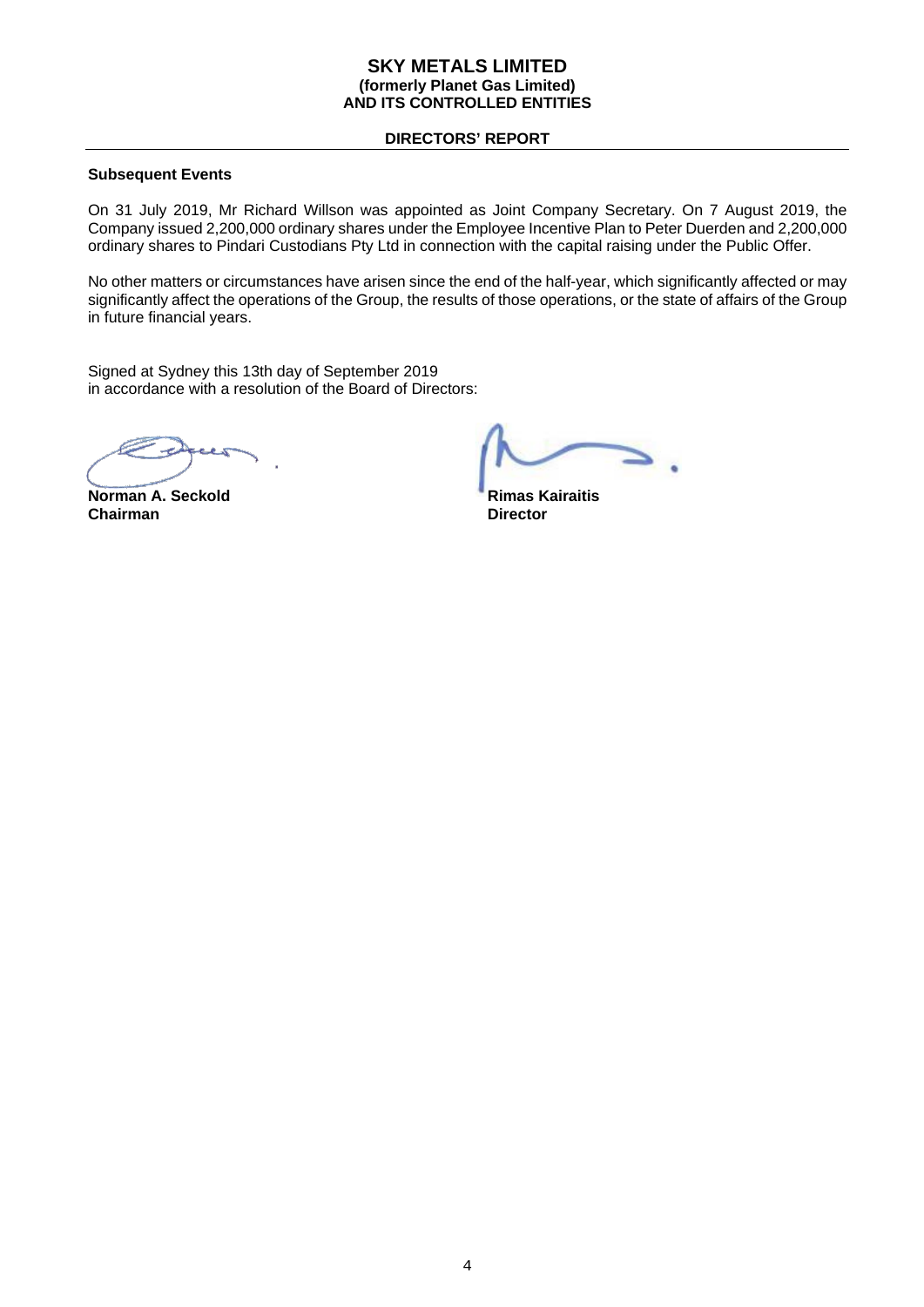

# Lead Auditor's Independence Declaration under Section 307C of the Corporations Act 2001

#### To the Directors of Sky Metals Limited

I declare that, to the best of my knowledge and belief, in relation to the review of Sky Metals Limited for the half-year ended 30 June 2019 there have been:

- (i) no contraventions of the auditor independence requirements as set out in the Corporations Act 2001 in relation to the review; and
- (ii) no contraventions of any applicable code of professional conduct in relation to the review.

KYMG

Stephen Board *Partner*

Brisbane 13 September 2019

> KPMG, an Australian partnership and a member firm of the KPMG network of independent member firms affiliated with KPMG International Cooperative ("KPMG International"), a Swiss entity.

Liability limited by a scheme approved under Professional Standards Legislation.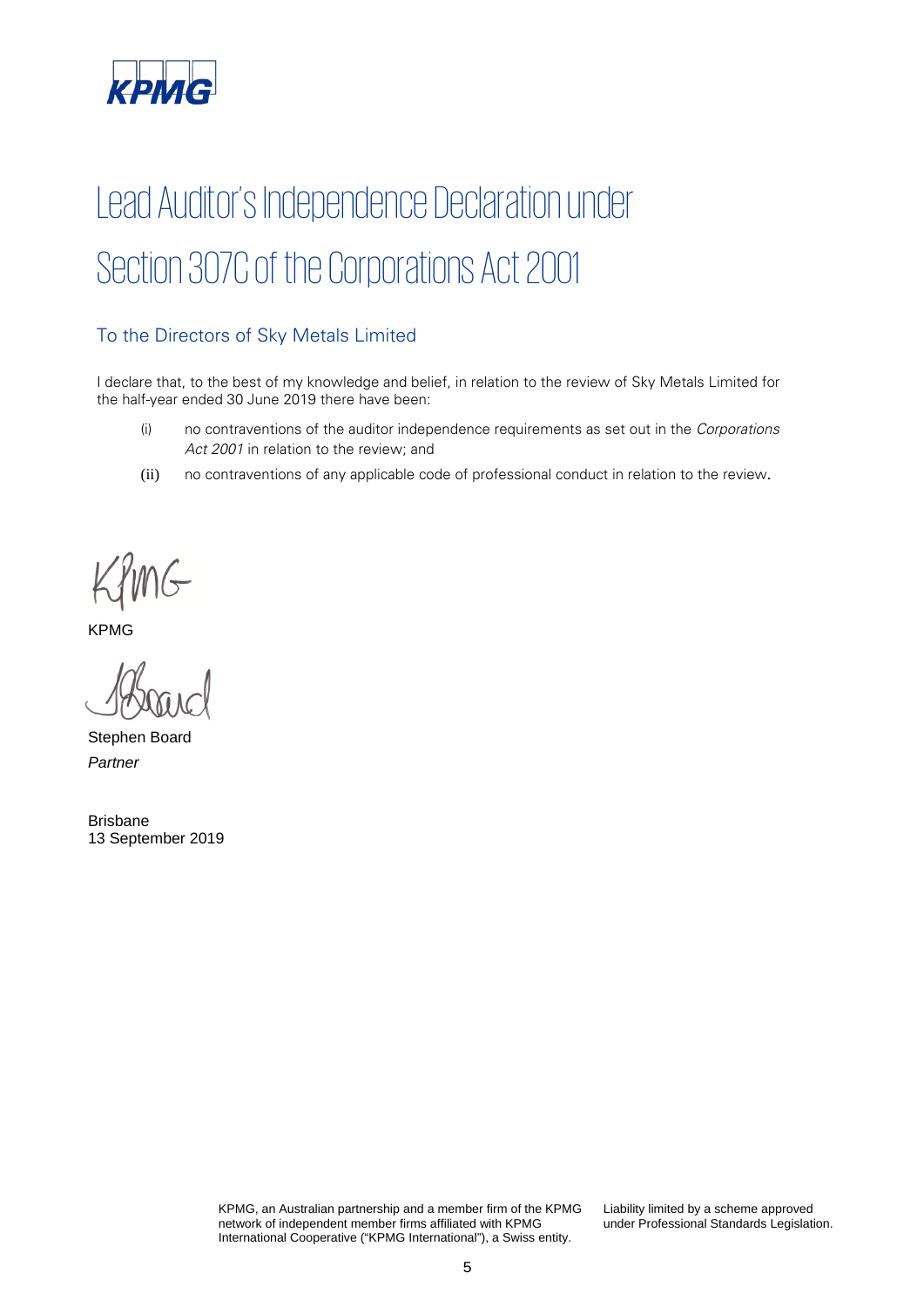#### **CONDENSED CONSOLIDATED INTERIM STATEMENT OF PROFIT OR LOSS AND OTHER COMPREHENSIVE INCOME FOR THE HALF-YEAR ENDED 30 JUNE 2019**

|                                                                                                                                                                                                                                     | <b>Notes</b> | 30 June<br>2019<br>\$ | 30 June<br>2018<br>\$<br>*Restated |
|-------------------------------------------------------------------------------------------------------------------------------------------------------------------------------------------------------------------------------------|--------------|-----------------------|------------------------------------|
| <b>CONTINUING OPERATIONS</b>                                                                                                                                                                                                        |              |                       |                                    |
| Revenue                                                                                                                                                                                                                             |              |                       |                                    |
| Administration and consultants' expenses                                                                                                                                                                                            |              | (173, 184)            | (263, 776)                         |
| Depreciation                                                                                                                                                                                                                        | 5            | (432)                 |                                    |
| <b>Travel expenses</b>                                                                                                                                                                                                              |              | (4, 454)              |                                    |
| Other expenses                                                                                                                                                                                                                      |              | (57, 209)             | (48,500)                           |
| Operating loss before financing income                                                                                                                                                                                              |              | (235, 279)            | (312, 276)                         |
| Financial income                                                                                                                                                                                                                    |              | 1,316                 | 28                                 |
| Finance expense                                                                                                                                                                                                                     |              |                       |                                    |
| <b>Net financing expense</b>                                                                                                                                                                                                        |              | (233, 963)            | 28                                 |
| Loss before tax                                                                                                                                                                                                                     |              | (233,963)             | (312, 248)                         |
| Income tax expense                                                                                                                                                                                                                  |              |                       |                                    |
| Loss from continuing operations                                                                                                                                                                                                     |              | (233,963)             | (312, 248)                         |
| <b>DISCONTINUED OPERATION</b><br>Loss from discontinued operations (net of tax)                                                                                                                                                     | 14           |                       | (36, 031)                          |
|                                                                                                                                                                                                                                     |              |                       |                                    |
| Loss for the period                                                                                                                                                                                                                 |              | (233, 963)            | (348, 279)                         |
| Other comprehensive income<br>Items that may be reclassified subsequently to profit or loss<br>Foreign currency translation differences - foreign operations<br>Net change in the fair value of available for sale financial assets |              |                       | (68, 664)<br>(184)                 |
| Total items that may be reclassified subsequently to profit or loss                                                                                                                                                                 |              |                       | (68, 848)                          |
| Other comprehensive loss for the period                                                                                                                                                                                             |              |                       | (68, 848)                          |
| Total comprehensive loss for the period                                                                                                                                                                                             |              | (233,963)             | (417, 127)                         |
| Earnings per share                                                                                                                                                                                                                  |              |                       |                                    |
| Basic and diluted loss per share (cents)                                                                                                                                                                                            |              | (0.36)                | (0.58)                             |
| Earnings per share – continuing operations                                                                                                                                                                                          |              |                       |                                    |
| Basic and diluted loss per share (cents)                                                                                                                                                                                            |              | (0.36)                | (0.58)                             |

The above Condensed Consolidated Interim Statement of Profit or Loss and Other Comprehensive Income should be read in conjunction with the accompanying notes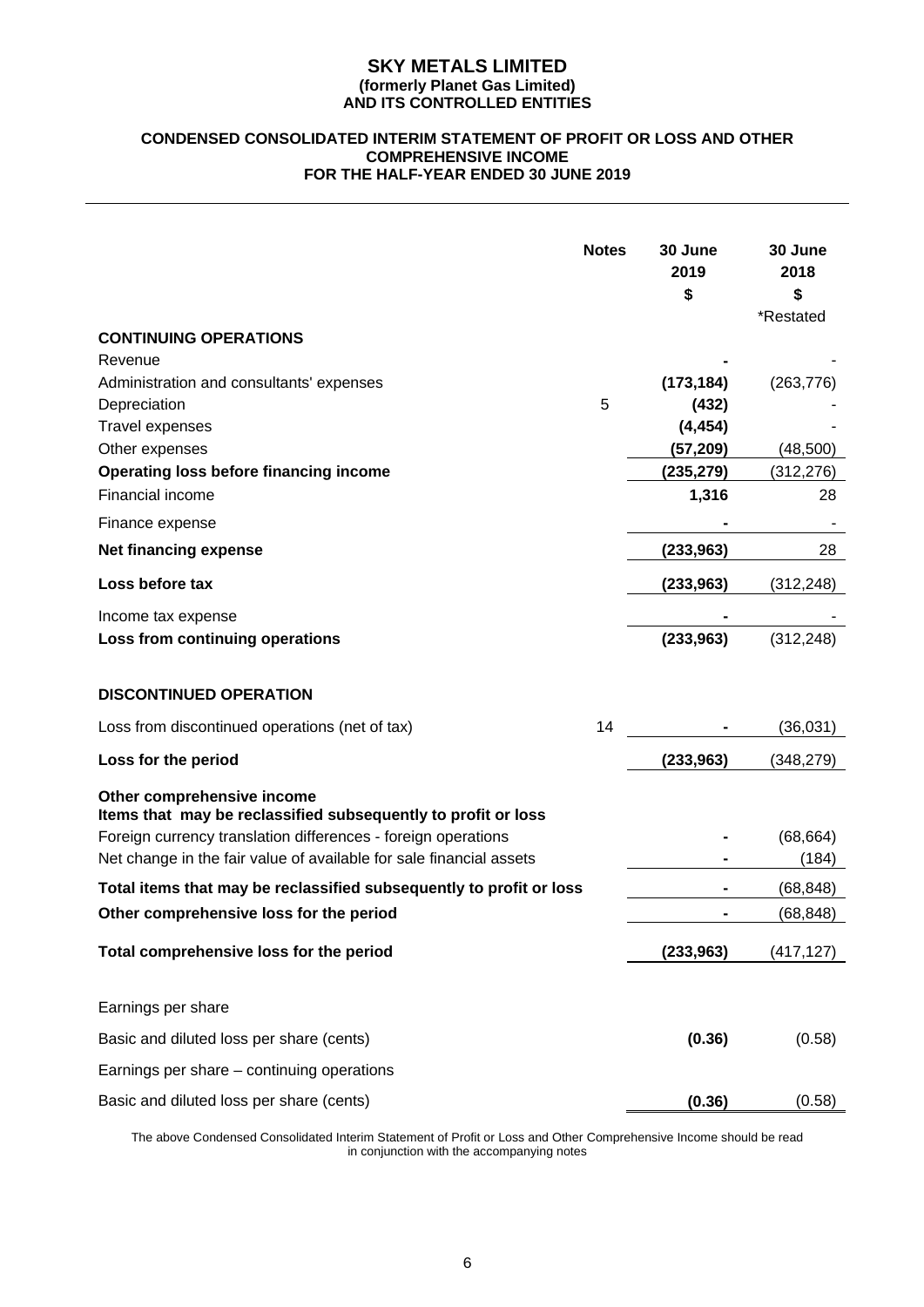#### **CONDENSED CONSOLIDATED INTERIM STATEMENT OF FINANCIAL POSITION AS AT 30 JUNE 2019**

|                                                    | <b>Notes</b>   | 30 June<br>2019<br>\$ | 31 December<br>2018<br>\$ |
|----------------------------------------------------|----------------|-----------------------|---------------------------|
| <b>Current assets</b><br>Cash and cash equivalents |                |                       | 248,794                   |
| Trade and other receivables                        |                | 4,526,272<br>53,214   |                           |
| Other assets                                       |                | 64,112                |                           |
|                                                    |                |                       | 248,794                   |
| <b>Total current assets</b>                        |                | 4,643,598             |                           |
| <b>Non-current assets</b>                          |                |                       |                           |
| Other financial assets                             | 4              | 231                   | 231                       |
| Property, plant and equipment                      | 5              | 9,763                 |                           |
| Intangible assets                                  | 6              |                       |                           |
| Exploration and evaluation expenditure             | $\overline{7}$ | 3,221,371             |                           |
| <b>Total non-current assets</b>                    |                | 3,231,365             | 249,025                   |
| <b>Total assets</b>                                |                | 7,874,963             | 3,717,702                 |
| <b>Current liabilities</b>                         |                |                       |                           |
| Trade and other payables                           |                | 540,368               | 646,547                   |
| <b>Total current liabilities</b>                   |                | 540,368               | 646,547                   |
| <b>Total liabilities</b>                           |                | 540,368               | 646,547                   |
| <b>Net assets/(liabilities)</b>                    |                | 7,334,595             | (397,522)                 |
|                                                    |                |                       |                           |
| <b>Equity</b>                                      |                |                       |                           |
| Issued capital                                     | 8              | 57,197,956            | 49,781,972                |
| Fair value reserve                                 | 4              | 230                   | 230                       |
| Option reserves                                    | 9              | 550,096               |                           |
| <b>Accumulated losses</b>                          |                | (50, 413, 687)        | (50, 179, 724)            |
| <b>Total equity/(deficiency)</b>                   |                | 7,334,595             | (397, 522)                |

The above Condensed Consolidated Interim Statement of Financial Position should be read in conjunction with the accompanying notes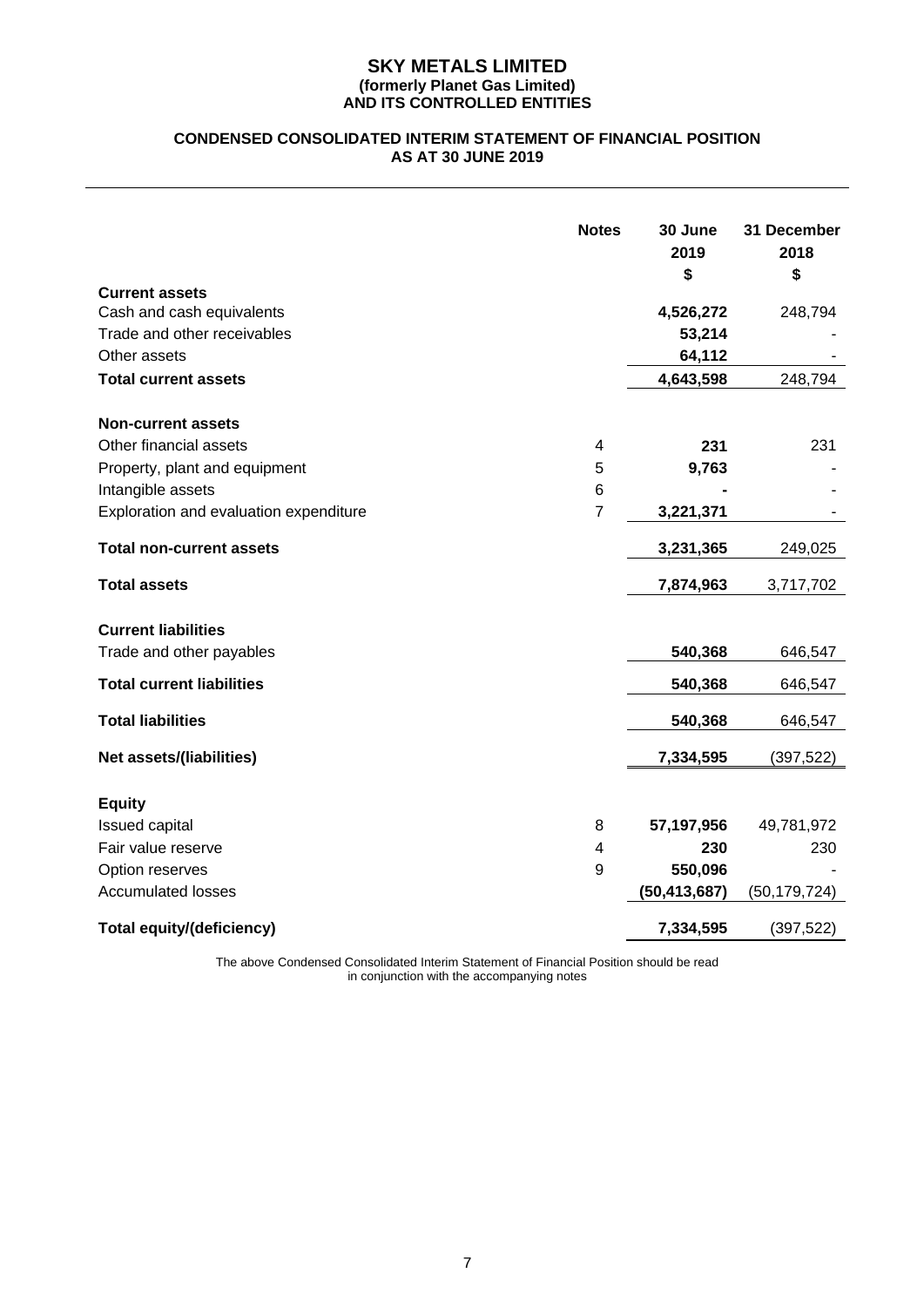#### **CONDENSED CONSOLIDATED INTERIM STATEMENT OF CHANGES IN EQUITY FOR THE HALF-YEAR ENDED 30 JUNE 2019**

|                                                                                                | <b>Issued</b><br>capital | <b>Accumulated</b><br><b>losses</b> | Fair<br>value<br>reserve | Foreign<br>currency<br>translation<br>reserve | <b>Option</b><br>reserve | <b>Total</b><br>equity |
|------------------------------------------------------------------------------------------------|--------------------------|-------------------------------------|--------------------------|-----------------------------------------------|--------------------------|------------------------|
|                                                                                                | \$                       | \$                                  | \$                       | \$                                            | \$                       | \$                     |
| Balance at 1 January 2018                                                                      | 49,781,972               | (48, 413, 176)                      | 414                      | (2,581,510)                                   |                          | (1,212,300)            |
| Total comprehensive income for the period                                                      |                          |                                     |                          |                                               |                          |                        |
| Loss for the period                                                                            |                          | (348, 279)                          |                          |                                               |                          | (348, 279)             |
| Other comprehensive income<br>items that may be reclassified<br>subsequently to profit or loss |                          |                                     |                          |                                               |                          |                        |
| Foreign currency translation differences<br>Net change in fair value of available-for-sale     |                          |                                     |                          | (68, 664)                                     |                          | (68, 664)              |
| financial assets                                                                               |                          |                                     | (184)                    |                                               |                          | (184)                  |
| Total other comprehensive loss                                                                 |                          |                                     | (184)                    | (68, 664)                                     | $\overline{\phantom{a}}$ | (68, 848)              |
| Total comprehensive loss<br>Transactions with owners recorded directly in<br>equity            |                          | (348, 279)                          | (184)                    | (68, 664)                                     | $\overline{\phantom{0}}$ | (417, 127)             |
| Ordinary shares issued                                                                         |                          |                                     |                          |                                               |                          |                        |
| Transaction costs on issue of shares                                                           |                          |                                     |                          |                                               |                          |                        |
| Share options                                                                                  |                          |                                     |                          |                                               |                          |                        |
|                                                                                                |                          |                                     |                          |                                               |                          |                        |
| Balance at 30 June 2018                                                                        | 49,781,972               | (48, 761, 455)                      |                          | 230 (2,650,174)                               |                          | (1,629,427)            |
|                                                                                                |                          |                                     |                          |                                               |                          |                        |
| Balance at 1 January 2019                                                                      | 49,781,972               | (50, 179, 724)                      | 230                      |                                               |                          | (397, 522)             |
| Total comprehensive income for the period                                                      |                          |                                     |                          |                                               |                          |                        |
| Loss for the period                                                                            |                          | (233, 963)                          |                          |                                               |                          | (233,963)              |
| Other comprehensive income<br>items that may be reclassified<br>subsequently to profit or loss |                          |                                     |                          |                                               |                          |                        |
| Foreign currency translation differences<br>Net change in fair value of available-for-sale     |                          |                                     |                          |                                               |                          |                        |
| financial assets                                                                               |                          |                                     |                          |                                               |                          |                        |
| Total other comprehensive loss                                                                 |                          |                                     |                          |                                               |                          |                        |
| Total comprehensive loss<br>Transactions with owners recorded directly in<br>equity            |                          | (233, 963)                          |                          |                                               | $\overline{\phantom{a}}$ | (233, 963)             |
| Ordinary shares issued                                                                         | 7,869,338                |                                     |                          |                                               |                          | 7,869,338              |
| Transaction costs on issue of shares                                                           | (453, 354)               |                                     |                          |                                               |                          | (453, 354)             |
| Share options                                                                                  |                          |                                     |                          |                                               | 550,096                  | 550,096                |

The above Condensed Consolidated Interim Statement of Changes in Equity should be read in conjunction with the accompanying notes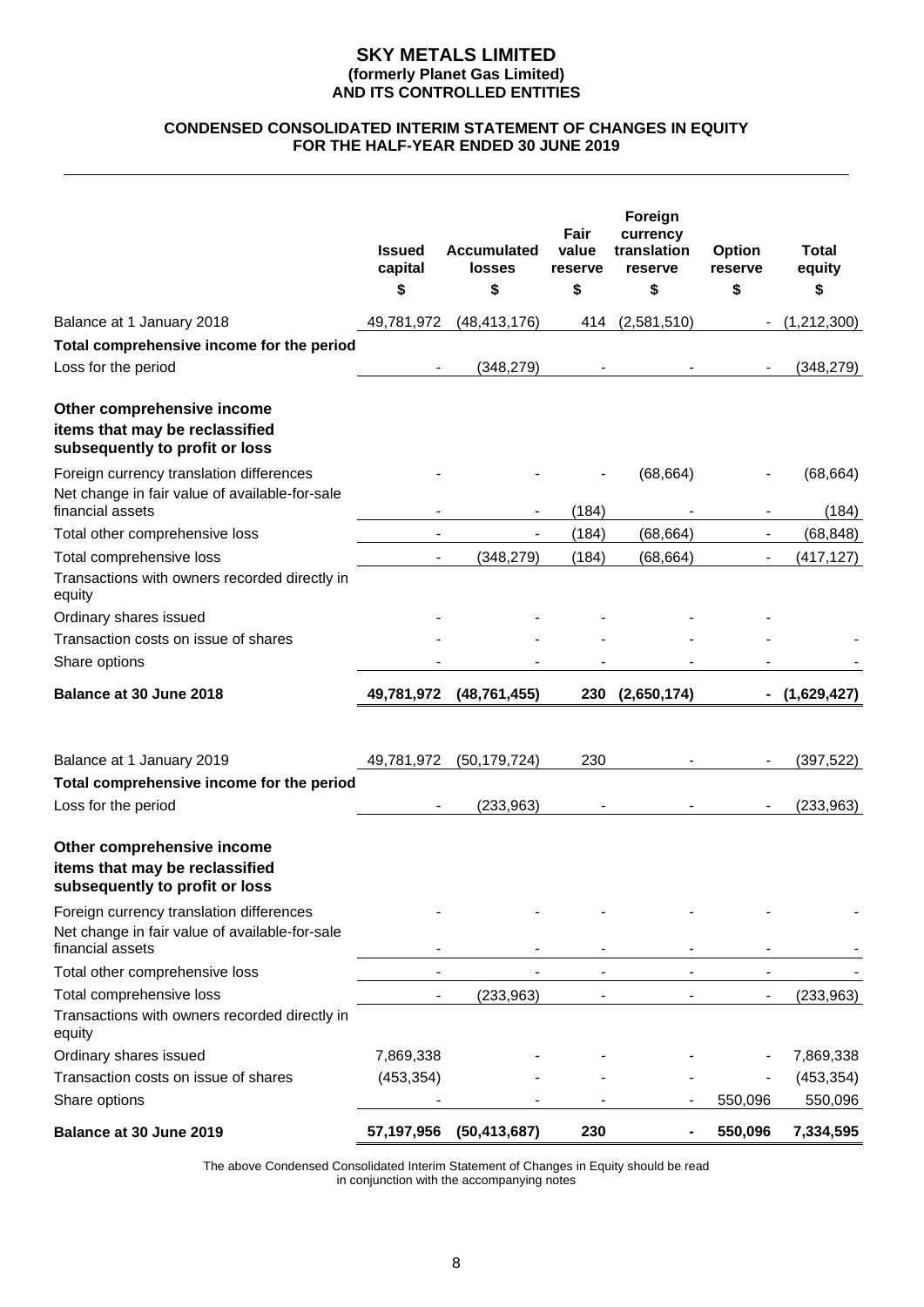#### **CONDENSED CONSOLIDATED INTERIM STATEMENT OF CASH FLOWS FOR THE HALF-YEAR ENDED 30 JUNE 2019**

|                                                                    | 30 June    | 30 June    |
|--------------------------------------------------------------------|------------|------------|
|                                                                    | 2019       | 2018       |
|                                                                    | \$         | \$         |
| Cash flows from operating activities                               |            |            |
| Cash receipts in the course of operations                          |            | 228,119    |
| Cash payments in the course of operations                          | (123, 964) | (26, 179)  |
| Cash provided by operations                                        | (123, 964) | 201,940    |
| Interest received                                                  | 1,316      | 28         |
| Interest paid                                                      |            | (131, 431) |
| Net cash provided by / (used in) operating activities              | (122,648)  | 70,537     |
| Cash flows from investing activities                               |            |            |
| Payments for exploration and evaluation expenditure                | (13, 386)  |            |
| Payments for plant and equipment                                   | (10, 195)  |            |
| Cash acquired by acquisition of subsidiary                         | 2,715      |            |
| Net cash used in investing activities                              | (20, 866)  |            |
| Cash flows from financing activities                               |            |            |
| Repayment of borrowings                                            |            | (195, 567) |
| Proceed from share issue                                           | 4,500,000  |            |
| Share issue expenses                                               | (79,008)   |            |
| Net cash from financing activities                                 | 4,420,992  | (195,567)  |
| Net decrease in cash and cash equivalents                          | 4,277,478  | (125,030)  |
| Cash and cash equivalents at the beginning of the financial period | 248,794    | 143,040    |
| Cash and cash equivalents at the end of the financial period       | 4,526,272  | 18,010     |

The above Condensed Consolidated Interim Statement of Cash Flows should be read in conjunction with the accompanying notes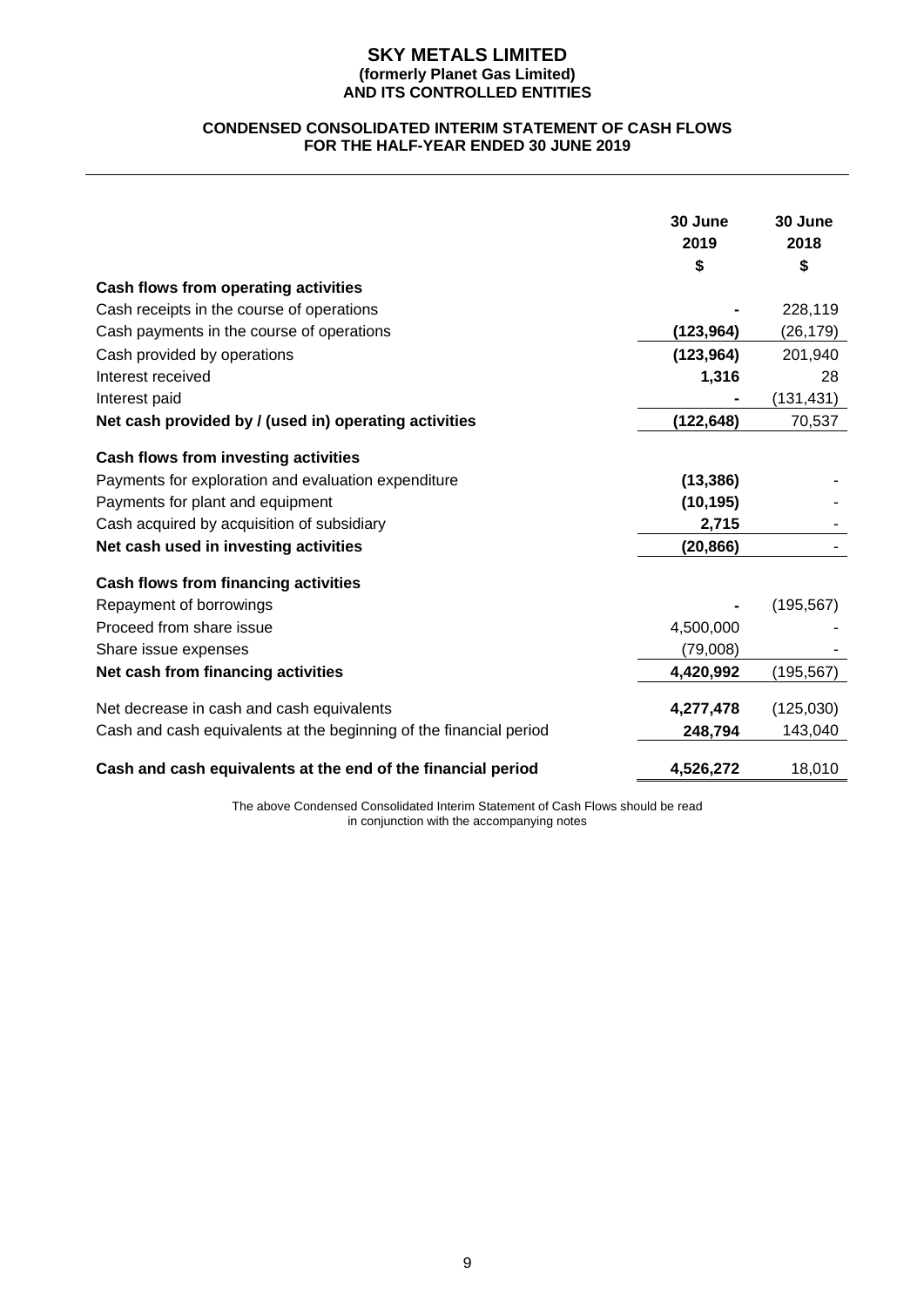#### **NOTES TO THE CONDENSED CONSOLIDATED INTERIM FINANCIAL STATEMENTS FOR THE HALF-YEAR ENDED 30 JUNE 2019**

#### **NOTE 1 - REPORTING ENTITY**

Sky Metals Limited (formerly Planet Gas Limited) ("Sky" or the 'Company') is a company domiciled in Australia. The condensed consolidated interim financial statements of the Company as at and for the half-year ended 30 June 2019 comprise the Company and its subsidiaries (together referred to as the 'Group'). During the half-year ended 30 June 2019, the Group changed its main undertaking to primarily being engaged in the acquisition, exploration and development of tin-tungsten projects and other hard rock minerals in Australia.

The consolidated annual financial statements of the Group as at and for the year ended 31 December 2018 are available upon request from the Company's registered office at Level 2, 66 Hunter Street, Sydney, NSW, 2000 or at www.skymetals.com.au

#### **NOTE 2 - BASIS OF PREPARATION**

The condensed consolidated interim financial statements are general purpose financial statements prepared in accordance with the requirements of the *Corporations Act 2001* and Accounting Standard AASB 134 *Interim Financial Reporting*.

The condensed consolidated interim financial statements do not include full disclosures of the type normally included in an annual financial report. Accordingly, this report is to be read in conjunction with the annual report for the year ended 31 December 2018 and any public announcements made by the Company during the interim reporting period in accordance with the continuous disclosure requirements of the *Corporations Act 2001* and the ASX Listing Rules.

These condensed consolidated interim financial statements were approved by the Board of Directors on 13 September 2019.

#### **NOTE 3 - SIGNIFICANT ACCOUNTING POLICIES**

Except as described below, the accounting policies applied in these interim financial statements are the same as those applied in the Group's consolidated financial statements as at and for the year-end 31 December 2018.

#### **Estimates and judgements**

The preparation of the condensed consolidated interim financial statements requires management to make judgements, estimates and assumptions that affect the application of accounting policies and the reported amounts of assets and liabilities, income and expense. Actual results may differ from these estimates.

In preparing these condensed consolidated interim financial statements, the significant judgements made by management in applying the Group's accounting policies and the key sources of estimation uncertainty were the same as those that applied to the consolidated financial statements as at and for the year ended 31 December 2018.

Additional judgements and key sources of estimation uncertainty that have been applied to the condensed consolidated interim financial statements as at and for the half-year ended 30 June 2019 are described in the following notes:

- Note 7 Exploration and evaluation expenditure.
- Note 12 Acquisition of controlled entity.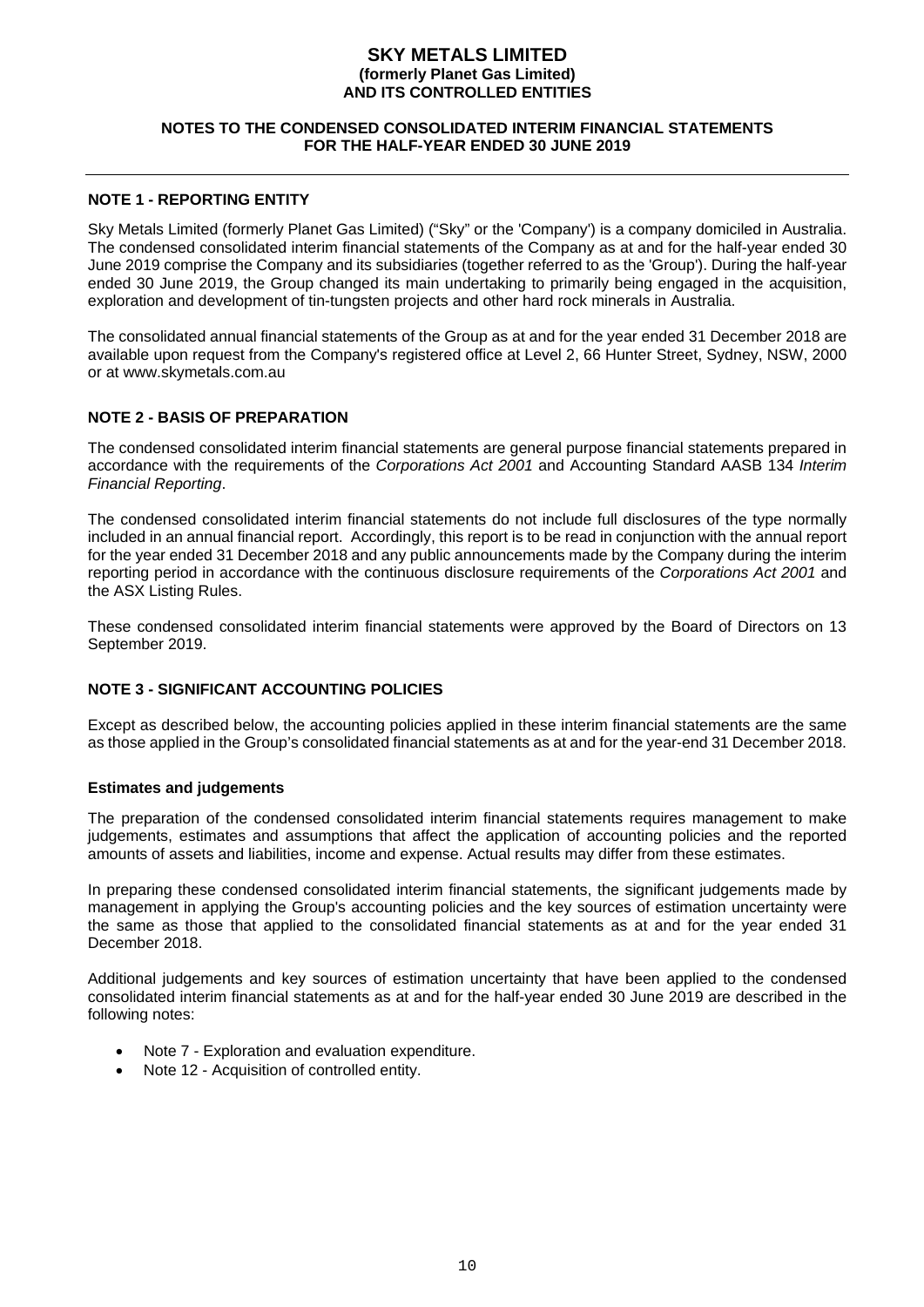#### **NOTES TO THE CONDENSED CONSOLIDATED INTERIM FINANCIAL STATEMENTS FOR THE HALF-YEAR ENDED 30 JUNE 2019**

#### **NOTE 4 – OTHER FINANCIAL ASSETS**

At 30 June 2019, the Directors compared the carrying value of the investment to market value and recorded a nil movement in fair value (30 June 2018 - \$184 reduction in equity). This was based on a closing price of \$0.010 at 30 June 2019 (31 December 2018 - \$0.021).

AASB 9 requires that, subject to initial recognition, an entity recognises its financial assets at amortised cost or fair value, depending on the entity's business model for managing the financial assets and the contractual characteristics of the financial assets. Following the adoption of AASB 9, the Group classifies its investments as follows:

|                                                                     | 30 June | 31 December |
|---------------------------------------------------------------------|---------|-------------|
|                                                                     | 2019    | 2018        |
| Equity instruments at fair value through other comprehensive income |         | S.          |
| Equity securities – Investment in Pilot Energy Limited              | 231     | 231         |

Equity instruments at fair value through other comprehensive income are equity instruments which the Group intends to hold for the foreseeable future, and for which an irrevocable election to classify as such upon transition to AASB 9 has been made. Any dividends received are recognised as income in profit or loss unless the dividend clearly represents a recovery of part of the cost of the investment. Other net gains and losses are recognised in the fair value reserve in OCI and are never reclassified to profit or loss.

#### **NOTE 5 – PROPERTY PLANT AND EQUIPMENT**

#### **Property, plant and Equipment**

| Acquisition                     | 10,195 |        |
|---------------------------------|--------|--------|
| <b>Accumulated Depreciation</b> | (432)  | $\sim$ |
| Net book value                  | 9.763  |        |
|                                 |        |        |

#### **NOTE 6 - INTANGIBLE ASSETS**

#### **Overriding royalty interest (ORRI)**

Net book value **-** -

Reconciliations of the carrying amounts for each class of intangible assets are set out below:

| Carrying amount at beginning of half year       | 2,352,236      |
|-------------------------------------------------|----------------|
| Disposal                                        | $ (2,409,399)$ |
| Amortisation                                    | (155, 350)     |
| Net foreign currency differences on translation | 212.513        |
| Net book value                                  |                |

On 15 October 2018, the Company sold its wholly owned subsidiary Planet Gas USA Inc., which held the ORRI to High Peak Royalties Limited. The consideration for the sale was \$1 and Sky Metals Limited (formerly Planet Gas Limited) was released from all indebtedness owed to Macquarie Bank Limited.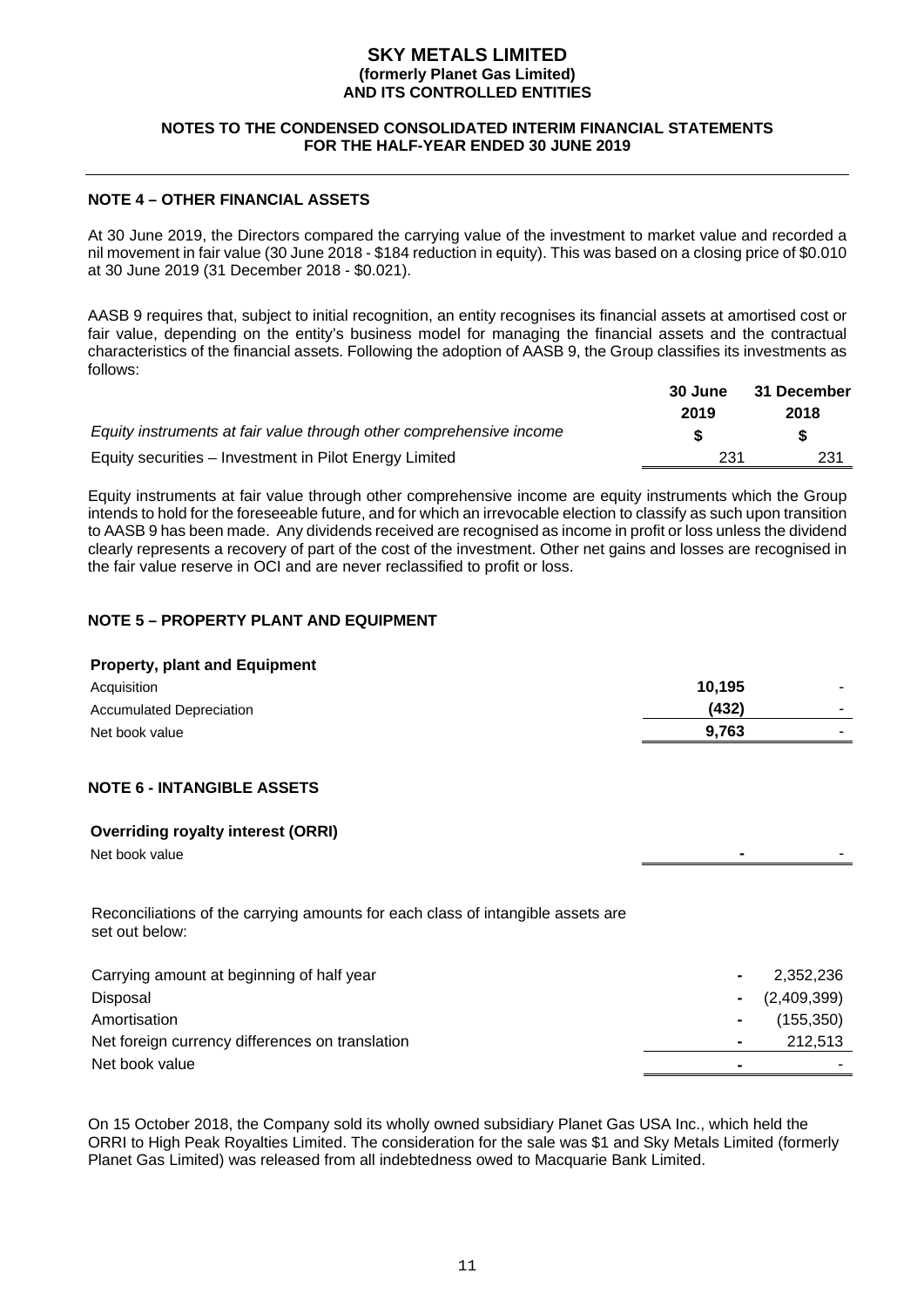#### **NOTES TO THE CONDENSED CONSOLIDATED INTERIM FINANCIAL STATEMENTS FOR THE HALF-YEAR ENDED 30 JUNE 2019**

#### **NOTE 7 - EXPLORATION AND EVALUATION EXPENDITURE**

|                                               | 30 June<br>2019 | 31 December<br>2018 |
|-----------------------------------------------|-----------------|---------------------|
|                                               | \$              | \$                  |
| PRL 118 to PRL 128                            |                 |                     |
| PRL 221 to PRL 230 (formerly 638)             |                 |                     |
| EL 6699 Tallebung                             | 2,224,875       |                     |
| EL 6258 Doradilla                             | 996,496         |                     |
| Net book value                                | 3,221,371       |                     |
| PRL 118 to PRL 128                            |                 |                     |
| Carrying amount at beginning of the half-year |                 | 1,051,052           |
| <b>Additions</b>                              |                 | 3,000               |
| Disposal                                      |                 | (399,000)           |
| Impairment                                    |                 | (655, 052)          |
| Net book value                                |                 |                     |
| PRL 221 to PRL 230 (formerly 638)             |                 |                     |
| Carrying amount at beginning of the half-year |                 | 131,793             |
| Additions                                     |                 | 3,000               |
| Disposal                                      |                 | (1,000)             |
| Impairment                                    |                 | (133, 793)          |
| Net book value                                |                 |                     |
| EL 6699 Tallebung                             |                 |                     |
| Additions                                     | 2,224,875       |                     |
| Net book value                                | 2,224,875       |                     |
| EL 6258 Doradilla                             |                 |                     |
| Additions                                     | 996,496         |                     |
| Net book value                                | 996,496         |                     |

The ultimate recoupment of exploration and evaluation expenditure is dependent on the successful development and commercial exploitation, or alternatively sale of the respective areas of interest.

During the half-year ended 30 June 2019, the Group assessed its exploration and evaluation expenditure assets for impairment and recorded no impairment.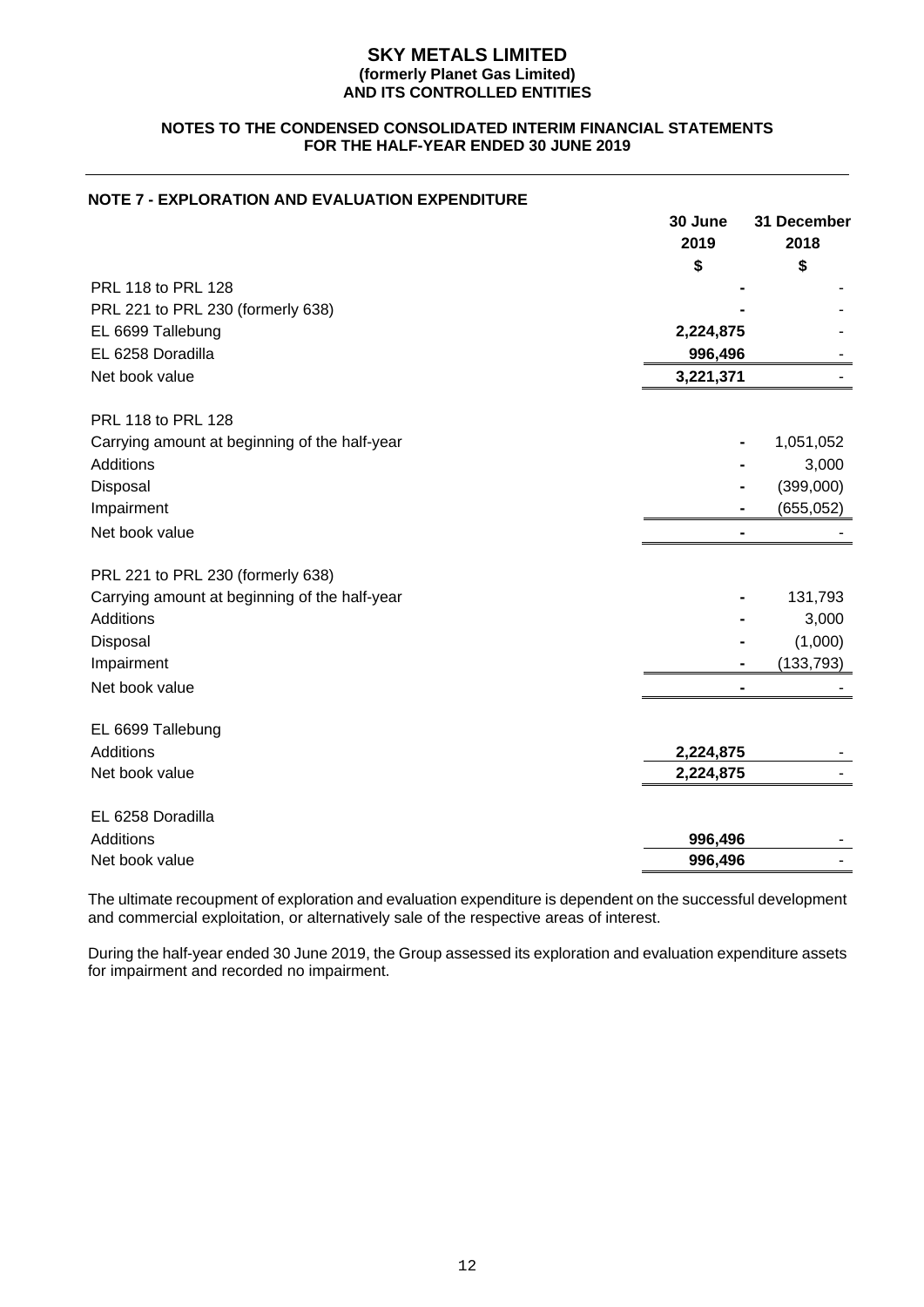#### **NOTES TO THE CONDENSED CONSOLIDATED INTERIM FINANCIAL STATEMENTS FOR THE HALF-YEAR ENDED 30 JUNE 2019**

#### **NOTE 8 - ISSUED CAPITAL**

|                                                | 30 June 2019  |            | 31 December 2018 |            |
|------------------------------------------------|---------------|------------|------------------|------------|
|                                                | <b>Number</b> |            | <b>Number</b>    |            |
| (a) Ordinary shares, fully paid at 1 July      | 537,622,535   | 49,781,972 | 537,622,535      | 49,781,972 |
| Consolidation of 1 share for every 10          | (483,860,340) |            |                  |            |
| Issued ordinary shares 20 June 2019 *          | 70,000,000    | 2,800,000  |                  |            |
| Issued ordinary shares 20 June 2019 for \$0.04 | 14,233,450    | 569,338    |                  |            |
| Issued ordinary shares 20 June 2019 for \$0.04 | 112,500,000   | 4,500,000  |                  |            |
| Less cost of issue                             |               | (453, 354) |                  |            |
| Balance at end of period                       | 250,495,645   | 57,197,956 | 537,622,535      | 49,781,972 |

\*Acquisition of controlled entity – See note 12

Fully paid ordinary shares carry one vote per share and carry the right to dividends.

#### **(b) Share Options**

On 20 June 2019, 20,000,000 options were granted to the vendors of Big Sky Metals Limited. The expiry date of the options is 19 June 2023 and they can be exercised at any time before the expiry date. The exercise price of the options is \$0.08.

On 20 June 2019, 5,000,000 options were granted to the CEO as follows:

- 1,000,000 options exercisable at \$0.08 and expiring on 19 June 2024. The options vest after 1 year of employment.
- 2,000,000 options exercisable at \$0.12 and expiring on 19 June 2024. The options vest after 1 year of employment.
- 2,000,000 options exercisable at \$0.16 and expiring on 19 June 2024. The options vest after 1 year of employment.

#### **Fair Value of options**

The fair value of 20,000,000 options granted on 20 June 2019 to the vendors of Big Sky Metals Pty Ltd was \$548,000. The Black-Scholes formula model inputs were the Company's share price of \$0.04 at the grant date, a volatility factor of 119.56% based on historical share price performance and a risk-free interest rate of 0.99% based on the 5-year government bond rate.

The fair value of 1,000,000 options granted on 20 June 2019 with an exercise price of \$0.08 was \$30,200. The Black-Scholes formula model inputs were the Company's share price of \$0.04 at the grant date, a volatility factor of 119.56% based on historical share price performance and a risk-free interest rate of 0.99% based on the 5-year government bond rate.

The fair value of 2,000,000 options granted on 20 June 2019 with an exercise price of \$0.12 was \$56,600. The Black-Scholes formula model inputs were the Company's share price of \$0.04 at the grant date, a volatility factor of 119.56% based on historical share price performance and a risk-free interest rate of 0.99% based on the 5-year government bond rate.

The fair value of 2,000,000 options granted on 20 June 2019 with an exercise price of \$0.16 was \$53,800. The Black-Scholes formula model inputs were the Company's share price of \$0.04 at the grant date, a volatility factor of 119.56% based on historical share price performance and a risk-free interest rate of 0.99% based on the 5-year government bond rate.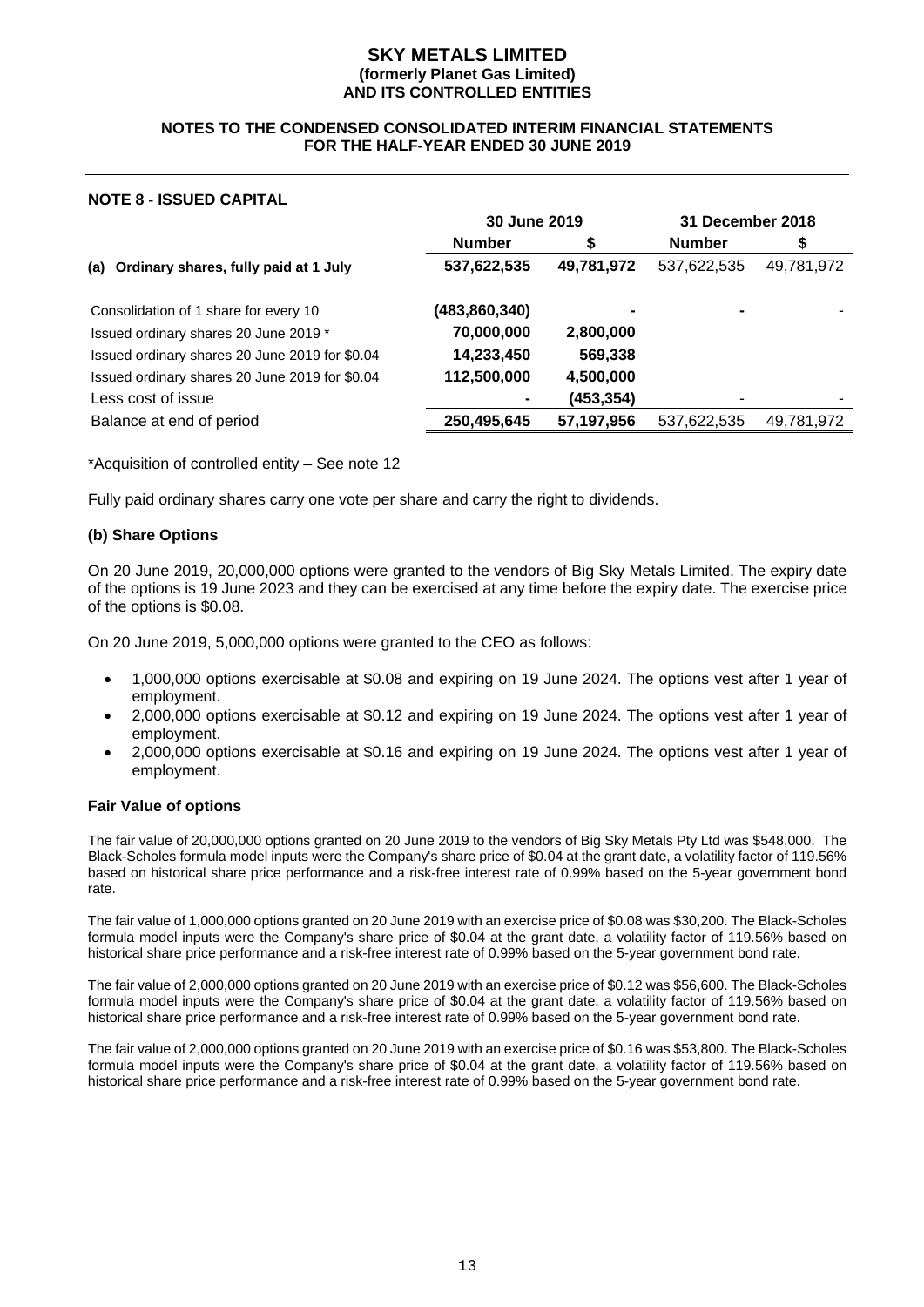#### **NOTES TO THE CONDENSED CONSOLIDATED INTERIM FINANCIAL STATEMENTS FOR THE HALF-YEAR ENDED 30 JUNE 2019**

#### **NOTE 9 - RESERVES**

|                                       | 30 June | 31 December |
|---------------------------------------|---------|-------------|
|                                       | 2019    | 2018        |
|                                       | \$      | \$          |
| Equity based compensation reserve (a) | 2,096   |             |
| Option premium reserve (b)            | 548,000 |             |
| Balance at end of the period          | 550,096 |             |
| Equity based compensation reserve (a) |         |             |
| Vesting of employee share option      | 2,096   |             |
| Balance at end of the period          | 2,096   |             |
| Option premium reserve (b)            |         |             |
| Fair value of options issued          | 548,000 |             |
| Balance at end of the period          | 548,000 |             |

#### **NOTE 10 - RELATED PARTY DISCLOSURE**

During the half-year ended 30 June 2019, Norman A. Seckold and Peter J. Nightingale had a controlling interest in an entity, Mining Services Trust, which provided full administrative services, including rental accommodation, administrative staff, services and supplies, to the Group. No fees were charged or paid to Mining Services Trust during the half-year ended 30 June 2019 (2018 - \$108,000 excluding GST). The amounts outstanding as at 30 June 2019 including GST is \$Nil (2018 - \$574,103). At 31 December 2018, the amount outstanding was \$297,000 exclusive of GST, after a 50% discount was given by MIS for fees unpaid from 2016 to 2018.

During the year ended 31 December 2018, each Company director agreed to provide a debt forgives equivalent to 75% of their director's unpaid fees outstanding as at 31 October 2018, and from 1 November 2018, the directors did not earn or accrue fees until the acquisition of Big Sky.

The unpaid Management fees, rent and Director's fees of \$557,239 were settled by the issue of 13,930,975 ordinary shares on 20 June 2019.

#### **NOTE 11 - SUBSEQUENT EVENTS**

On 31 July 2019, Mr Richard Willson was appointed as Joint Company Secretary. On 7 August 2019, the Company issued 2,200,000 ordinary shares under the Employee Incentive Plan to Peter Duerden and 2,200,000 ordinary shares to Pindari Custodians Pty Ltd in connection with the capital raising under the Public Offer.

No other matters or circumstances have arisen since the end of the half-year, which significantly affected or may significantly affect the operations of the Group, the results of those operations, or the state of affairs of the Group in future financial years.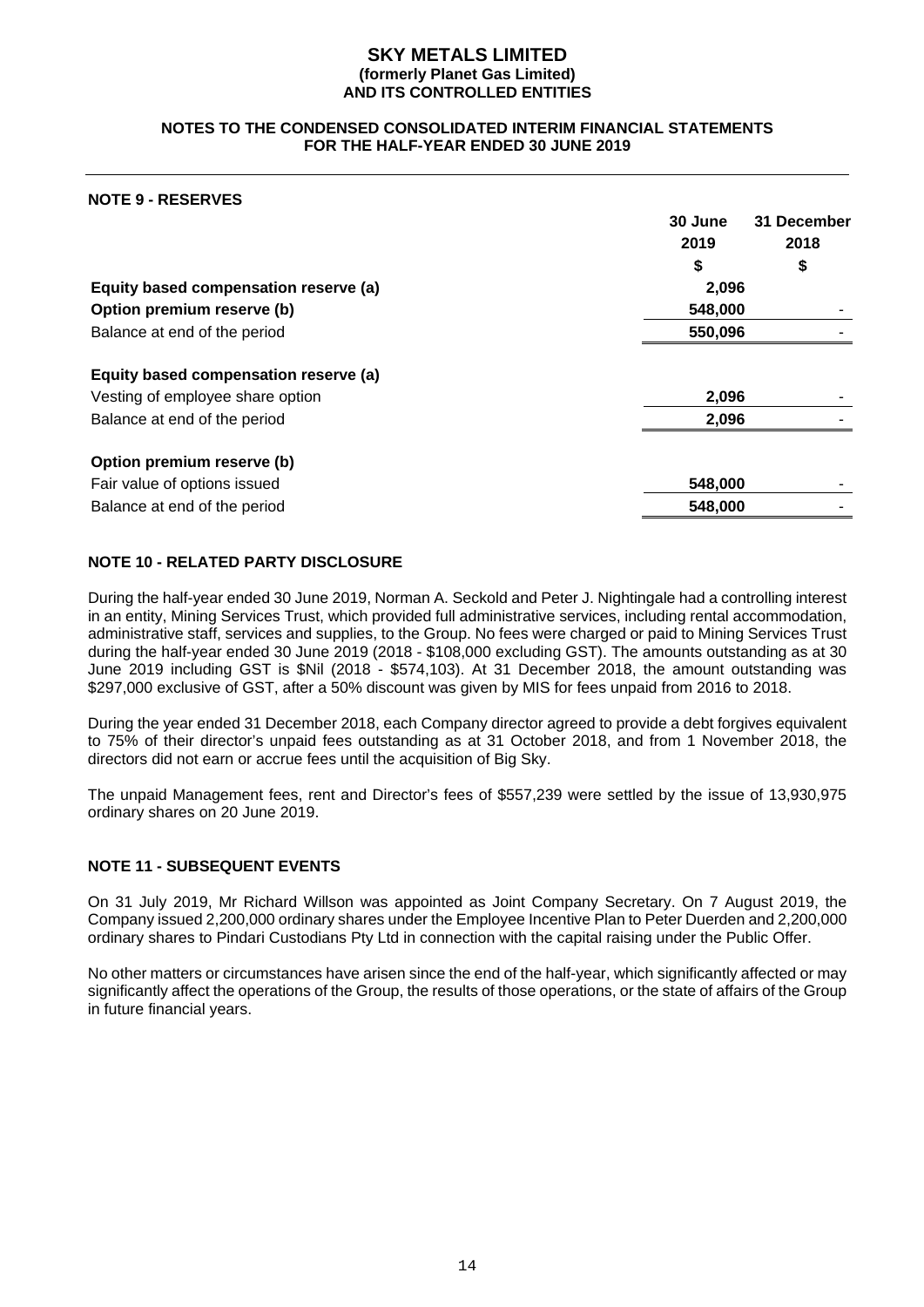#### **NOTES TO THE CONDENSED CONSOLIDATED INTERIM FINANCIAL STATEMENTS FOR THE HALF-YEAR ENDED 30 JUNE 2019**

#### **NOTE 12 – ACQUISITION OF CONTROLLED ENTITY**

During the half-year ended 30 June 2019, the Company acquired 100% of the issued capital of Big Sky Metals Pty Ltd and its wholly owned subsidiary Stannum Pty Ltd ('Big Sky'). In consideration for Big Sky Group, the Company issued 70,000,000 ordinary shares and 20,000,000 unlisted options (equivalent to a consideration paid of fair value of \$3,348,000, based on a share price of \$0.04 per share) to the shareholders of Big Sky. Big Sky Group through its wholly owned subsidiary Stannum Pty Ltd holds two exploration licences in central NSW, EL 6699 Tallebung and EL 6258 Doradilla.

The above transaction has been accounted for as an acquisition of assets rather than a business combination as Big Sky has no business operations and its principal asset is its interest in the two tenements, Tallebung and Doradilla tin-tungsten project.

The following summarises the recognised amounts of identifiable assets acquired and liabilities assumed at the acquisition date determined on a provisional basis:

|                                   | Recognised<br>fair value on<br>acquisition |
|-----------------------------------|--------------------------------------------|
|                                   | \$                                         |
| Cash                              | 2,715                                      |
| Property, plant and equipment     | 5,126                                      |
| Exploration and evaluation assets | 3,207,985                                  |
| Other assets                      | 57,720                                     |
| Loan to Sky Metals Limited        | 75,361                                     |
| Trade and other payables          | (907)                                      |
|                                   | 3,348,000                                  |

The fair value of exploration and evaluation assets has been determined as being the excess consideration paid over the acquisition date fair value of the identifiable assets and liabilities of Big Sky.

Big Sky's operations are subject to specific New South Wales environmental regulations. The Group conducted a preliminary assessment of site restoration provisions arising from these regulations, and determined that at the acquisition date no site restoration provisions were required.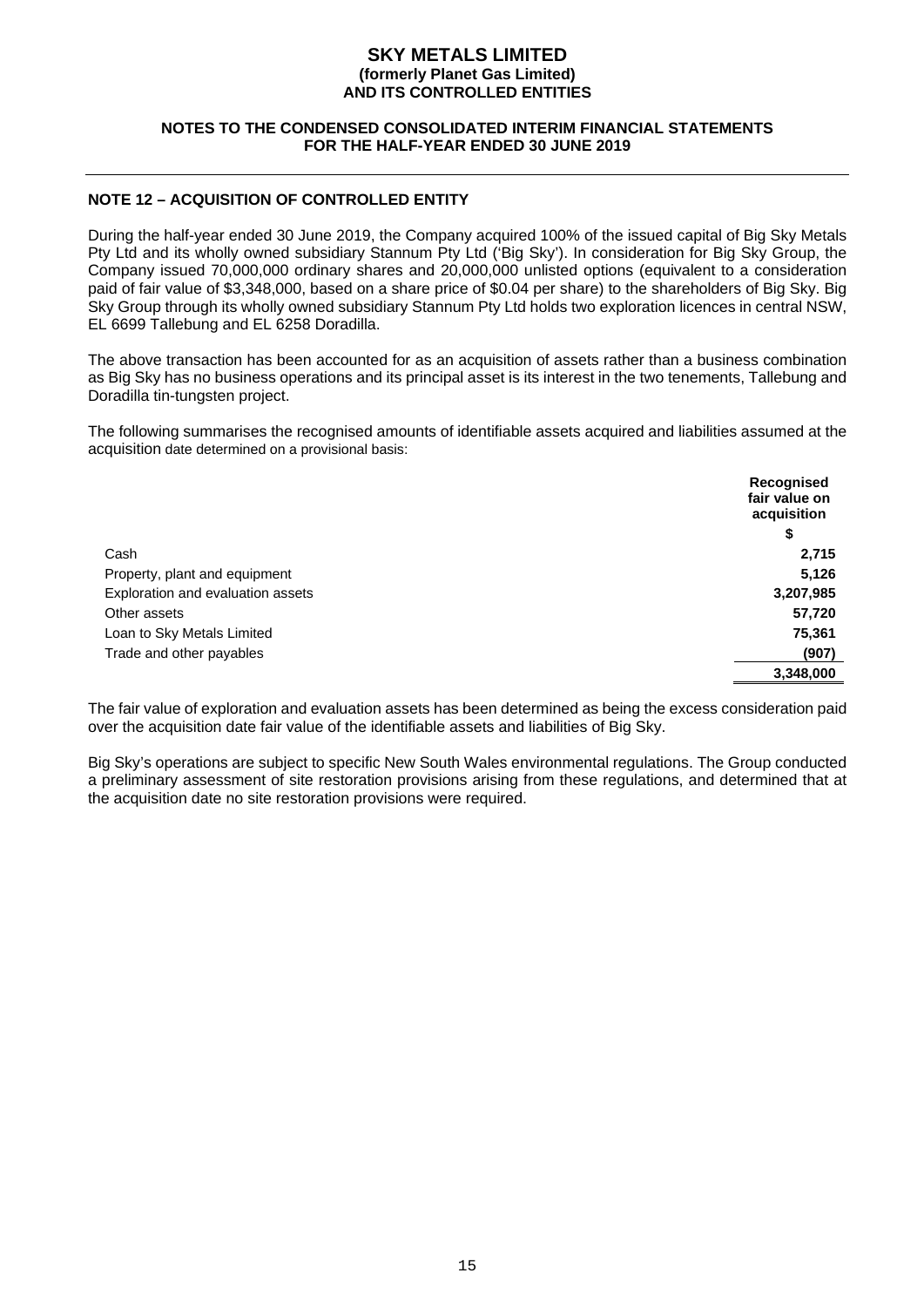#### **NOTES TO THE CONDENSED CONSOLIDATED INTERIM FINANCIAL STATEMENTS FOR THE HALF-YEAR ENDED 30 JUNE 2019**

#### **NOTE 13 - OPERATING SEGMENTS**

The Group's chief operating decision maker has considered the requirements of AASB 8, Operating Segments, and has concluded that, during the half-year ended 30 June 2019, the Group has one reportable segment, as described below.

- Exploration – exploration and evaluation activities of the Group

Segment results, assets and liabilities include items directly attributable to a segment as well as those that can be allocated on a reasonable basis. Unallocated items comprise mainly income earning assets and revenue, interest bearing loans, borrowings and expenses, and corporate assets and expenses.

|                                            |                          | <b>Royalty</b><br><b>Exploration (discontinued) Segments Unallocated</b> | <b>Total</b> |                          | <b>Total</b> |
|--------------------------------------------|--------------------------|--------------------------------------------------------------------------|--------------|--------------------------|--------------|
|                                            | S                        | S                                                                        | \$           | \$                       | \$           |
| 30 June 2018                               |                          |                                                                          |              |                          |              |
| Revenue and other income                   |                          |                                                                          |              |                          |              |
| Revenue from external customers            |                          | 207,252                                                                  | 207,252      |                          | 207,252      |
| Interest income                            |                          |                                                                          |              | 28                       | 28           |
| Interest expense                           |                          | (136, 767)                                                               | (136, 767)   | $\overline{\phantom{a}}$ | (136, 767)   |
| <b>Results</b>                             |                          |                                                                          |              |                          |              |
| Operating profit /(loss) before income tax |                          | (36,031)                                                                 | (36,031)     | (312, 248)               | (348, 279)   |
| <b>Assets</b>                              |                          |                                                                          |              |                          |              |
| Segment assets                             | 1,189,056                | 2,416,307                                                                | 3,605,363    | 13,964                   | 3,619,327    |
| <b>Liabilities</b>                         |                          |                                                                          |              |                          |              |
| Segment liabilities                        | $\overline{\phantom{a}}$ | 3,759,962                                                                | 3,759,962    | 1,488,792                | 5,248,754    |
| 30 June 2019                               |                          |                                                                          |              |                          |              |
| Revenue and other income                   |                          |                                                                          |              |                          |              |
| Revenue from external customers            |                          |                                                                          |              |                          |              |
| Interest income                            |                          |                                                                          |              | 1,316                    | 1,316        |
| Interest expense                           |                          |                                                                          |              |                          |              |
| <b>Results</b>                             |                          |                                                                          |              |                          |              |
| Operating profit /(loss) before income tax | (19, 545)                |                                                                          | (19, 545)    | (215, 734)               | (233,963)    |
| <b>Assets</b>                              |                          |                                                                          |              |                          |              |
| Segment assets                             | 3,287,858                |                                                                          | 3,287,858    | 4,587,105                | 7,874,963    |
| <b>Liabilities</b>                         |                          |                                                                          |              |                          |              |
| Segment liabilities                        | 11,983                   |                                                                          | 11,983       | 528,385                  | 540,368      |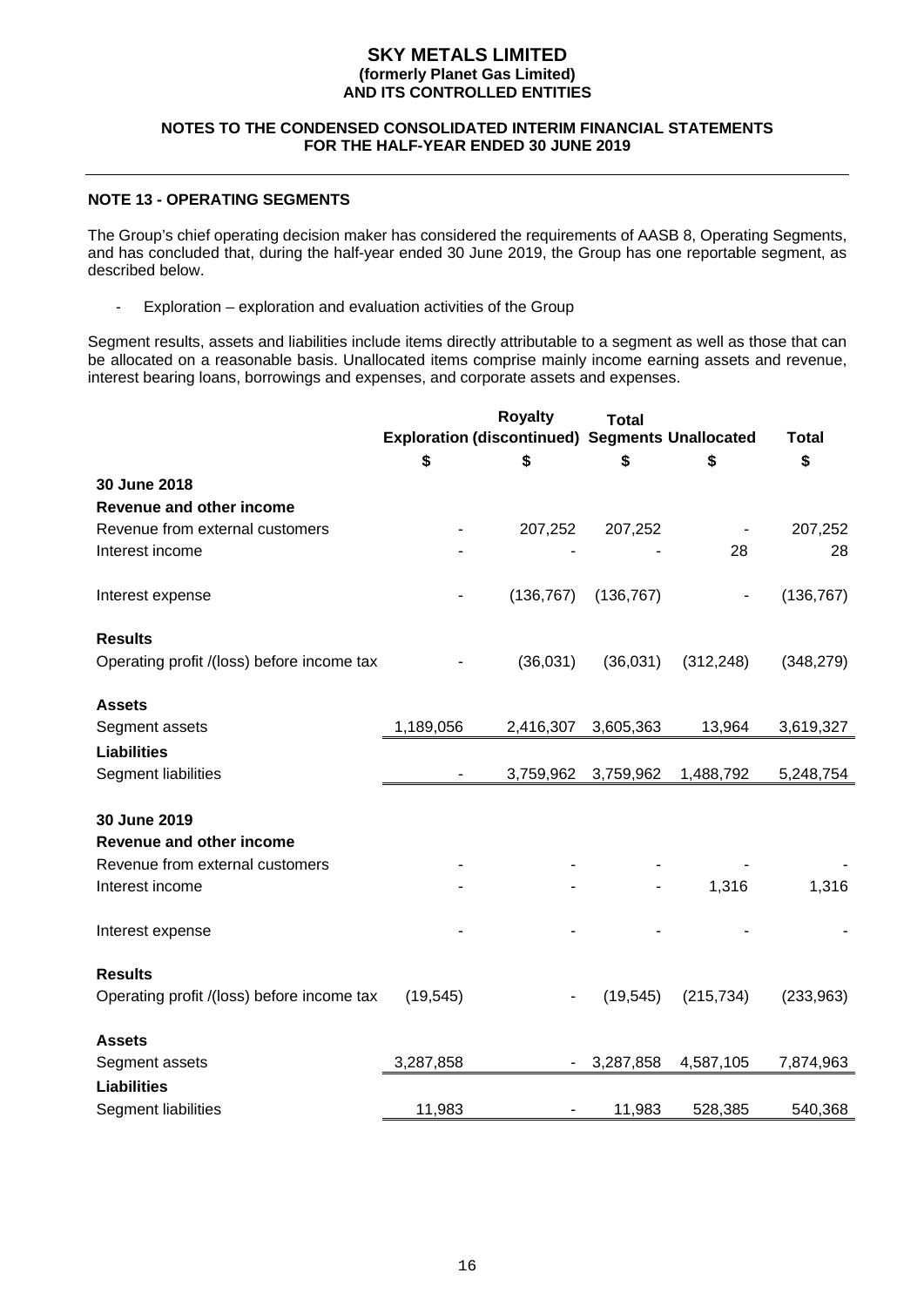#### **NOTES TO THE CONDENSED CONSOLIDATED INTERIM FINANCIAL STATEMENTS FOR THE HALF-YEAR ENDED 30 JUNE 2019**

#### **NOTE 14 - DISCONTINUED OPERATIONS**

The Group discontinued its royalty segment in the United States of America. This occurred via management's commitment to a plan during the prior period to sell this segment following a strategic decision to focus on the search of new exploration tenements. The Company executed a sale and purchase agreement for the sale of the entire ownership interest in Planet Gas USA Inc., on 15 October 2018 and the sale was approved by shareholders on 6 December 2018.

The segment was not classified as held for sale or discontinued operation as at 30 June 2018 and the comparative Consolidated Statement of Profit or Loss and Other Comprehensive Income has been re-presented to show the discontinued operation separately from continuing operations.

|                                                                                                                                        | 2019 | 2018       |
|----------------------------------------------------------------------------------------------------------------------------------------|------|------------|
| <b>Result of discontinued operations</b>                                                                                               |      |            |
| Revenue                                                                                                                                |      | 207,252    |
| Other Income                                                                                                                           |      |            |
| Reversal impairment of intangible                                                                                                      |      |            |
| Expenses                                                                                                                               |      | (238, 067) |
| <b>Results from operating activities</b>                                                                                               |      | (36,031)   |
| Income tax expense                                                                                                                     |      |            |
| Results from operating activities, net of income tax<br>Loss on sale of discontinued operation (including transfer of foreign currency |      | (36,031)   |
| translation reserve to profit or loss)                                                                                                 |      |            |
| Loss for the period                                                                                                                    |      | (36, 031)  |
| Basic and diluted loss per share (cents)                                                                                               |      | (0.01)     |
| Cash flows from (used in) discontinued operation                                                                                       |      |            |
| Net cash from operating activities                                                                                                     |      | 96,688     |
| Net cash used in from investing activities                                                                                             |      |            |
| Net cash used in financing activities                                                                                                  |      | (195,567)  |
| Net cash flows for the period                                                                                                          |      | (98,879)   |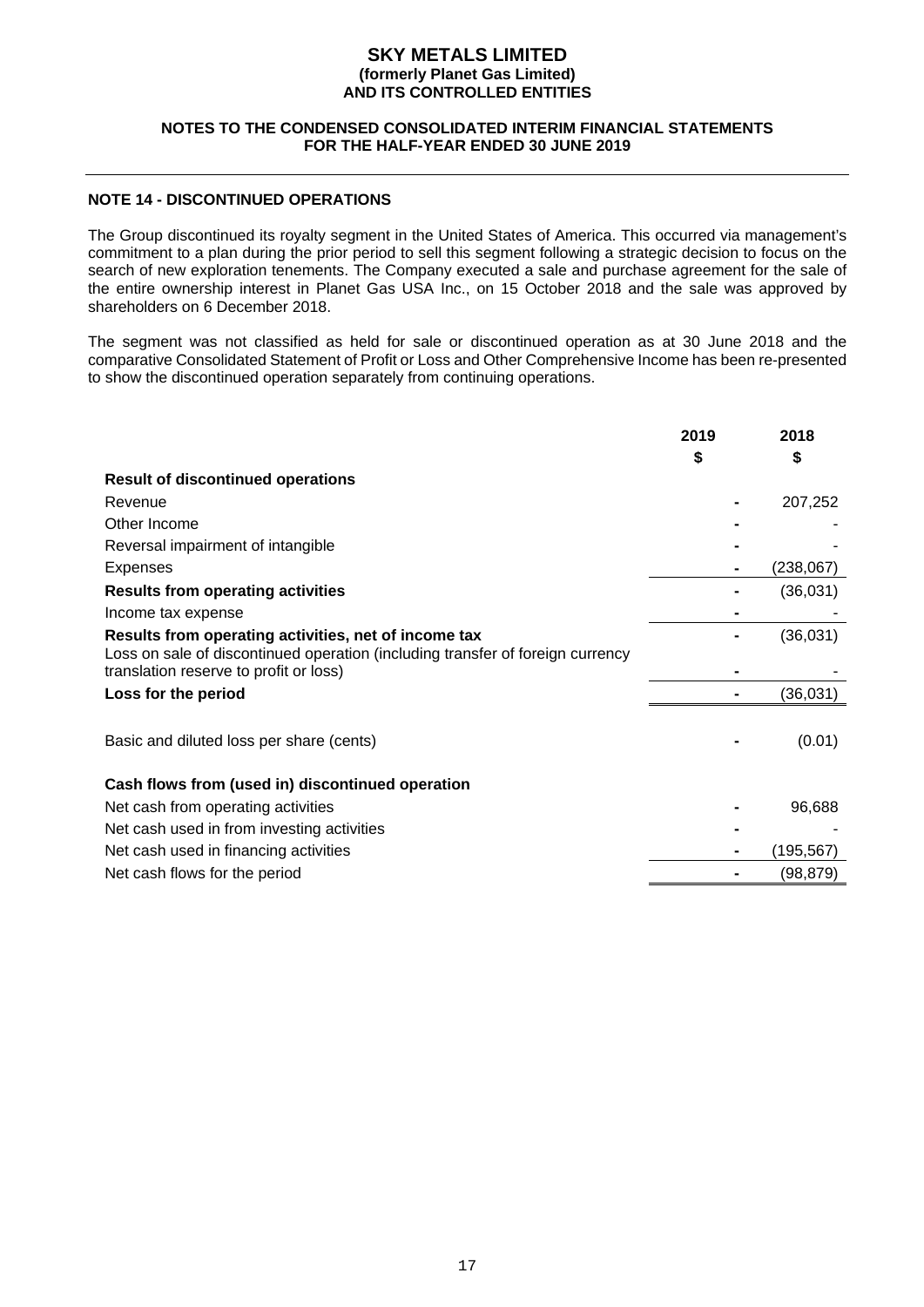#### **DIRECTORS' DECLARATION**

In the opinion of the Directors of Sky Metals Limited (formerly Planet Gas Limited) (the Company):

- (1) the condensed consolidated interim financial statements and notes set out on pages 6 to 17, are in accordance with the *Corporations Act 2001*, including:
	- (a) giving a true and fair view of the Group's financial position as at 30 June 2019 and of its performance for the half-year ended on that date; and
	- (b) complying with Australian Accounting Standard AASB 134 *Interim Financial Reporting* and the *Corporations Regulations 2001*; and
- (2) there are reasonable grounds to believe that the Company will be able to pay its debts as and when they become due and payable.

Signed at Sydney this 13th day of September 2019 in accordance with a resolution of the Board of Directors:

**Norman A. Seckold Chairman A. Seckold Rimas Kairaitis**<br> **Chairman B. Chairman Chairman**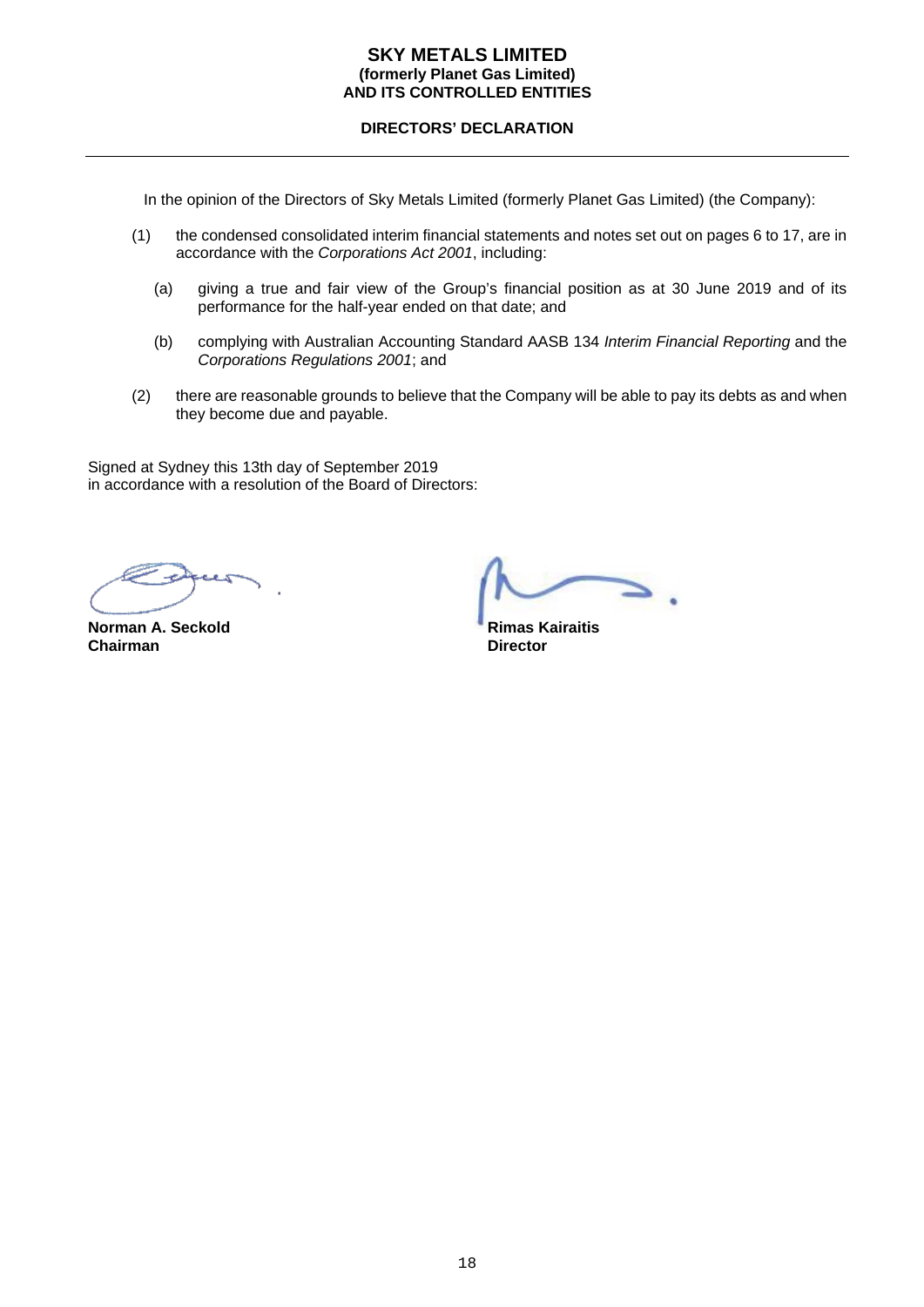

## Independent Auditor's Review Report

#### To the shareholders of Sky Metals Limited

#### **Report on the Interim Financial Report**

#### **Conclusion**

We have reviewed the accompanying **Interim Financial Report** of Sky Metals Limited.

Based on our review, which is not an audit, we have not become aware of any matter that makes us believe that the Interim Financial Report of Sky Metals Limited is not in accordance with the Corporations Act 2001, including:

- giving a true and fair view of the **Group's** financial position as at 30 June 2019 and of its performance for the Half-year ended on that date; and
- complying with Australian Accounting Standard AASB 134 Interim Financial Reporting and the Corporations Regulations 2001.

#### The **Interim Financial Report** comprises:

- Consolidated statement of financial position as at 30 June 2019;
- Consolidated statement of profit or loss and other comprehensive income, Consolidated statement of changes in equity and Consolidated statement of cash flows for the Half-year ended on that date;
- Notes 1 to 14 comprising a summary of significant accounting policies and other explanatory information; and
- The Directors' Declaration.

The **Group** comprises Sky Metals Limited (the Company) and the entities it controlled at the Half year's end or from time to time during the Half-year.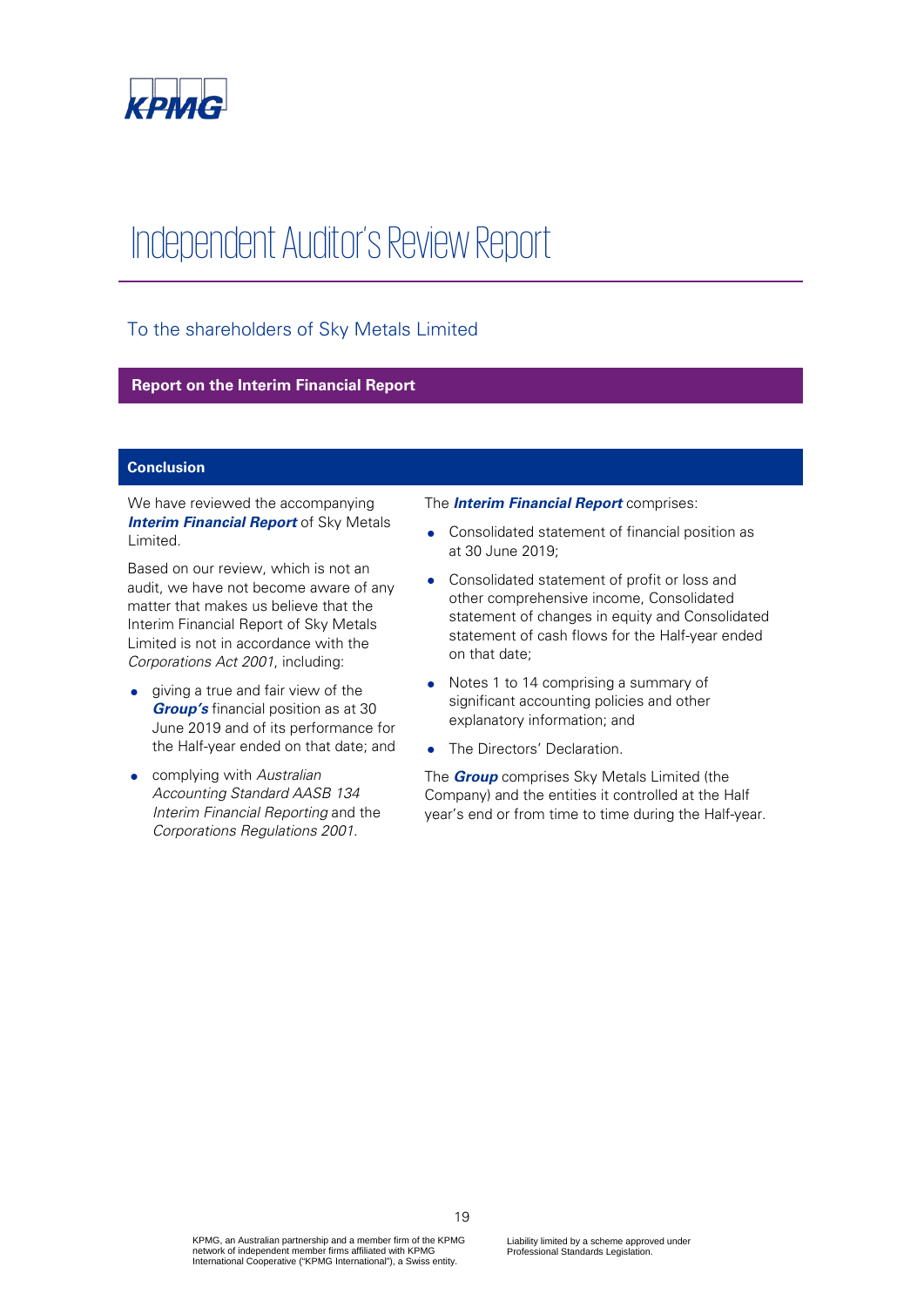#### **Responsibilities of the Directors for the Interim Financial Report**

The Directors of the Company are responsible for:

- the preparation of the Interim Financial Report that gives a true and fair view in accordance with Australian Accounting Standards and the Corporations Act 2001; and
- for such internal control as the Directors determine is necessary to enable the preparation of the Interim Financial Report that is free from material misstatement, whether due to fraud or error.

#### **Auditor's responsibility for the review of the Interim Financial Report**

Our responsibility is to express a conclusion on the Interim Financial Report based on our review. We conducted our review in accordance with Auditing Standard on Review Engagements ASRE 2410 Review of a Financial Report Performed by the Independent Auditor of the Entity, in order to state whether, on the basis of the procedures described, we have become aware of any matter that makes us believe that the Interim Financial Report is not in accordance with the Corporations Act 2001 including: giving a true and fair view of the Group's financial position as at 30 June 2019 and its performance for the half-year ended on that date; and complying with Australian Accounting Standard AASB 134 Interim Financial Reporting and the Corporations Regulations 2001. As auditor of Sky Metals Limited, ASRE 2410 requires that we comply with the ethical requirements relevant to the audit of the annual financial report.

A review of an Interim Financial Report consists of making enquiries, primarily of persons responsible for financial and accounting matters, and applying analytical and other review procedures. A review is substantially less in scope than an audit conducted in accordance with Australian Auditing Standards and consequently does not enable us to obtain assurance that we would become aware of all significant matters that might be identified in an audit. Accordingly, we do not express an audit opinion.

In conducting our review, we have complied with the independence requirements of the Corporations Act 2001.

KPMG Stephen Board Partner Brisbane 13 September 2019